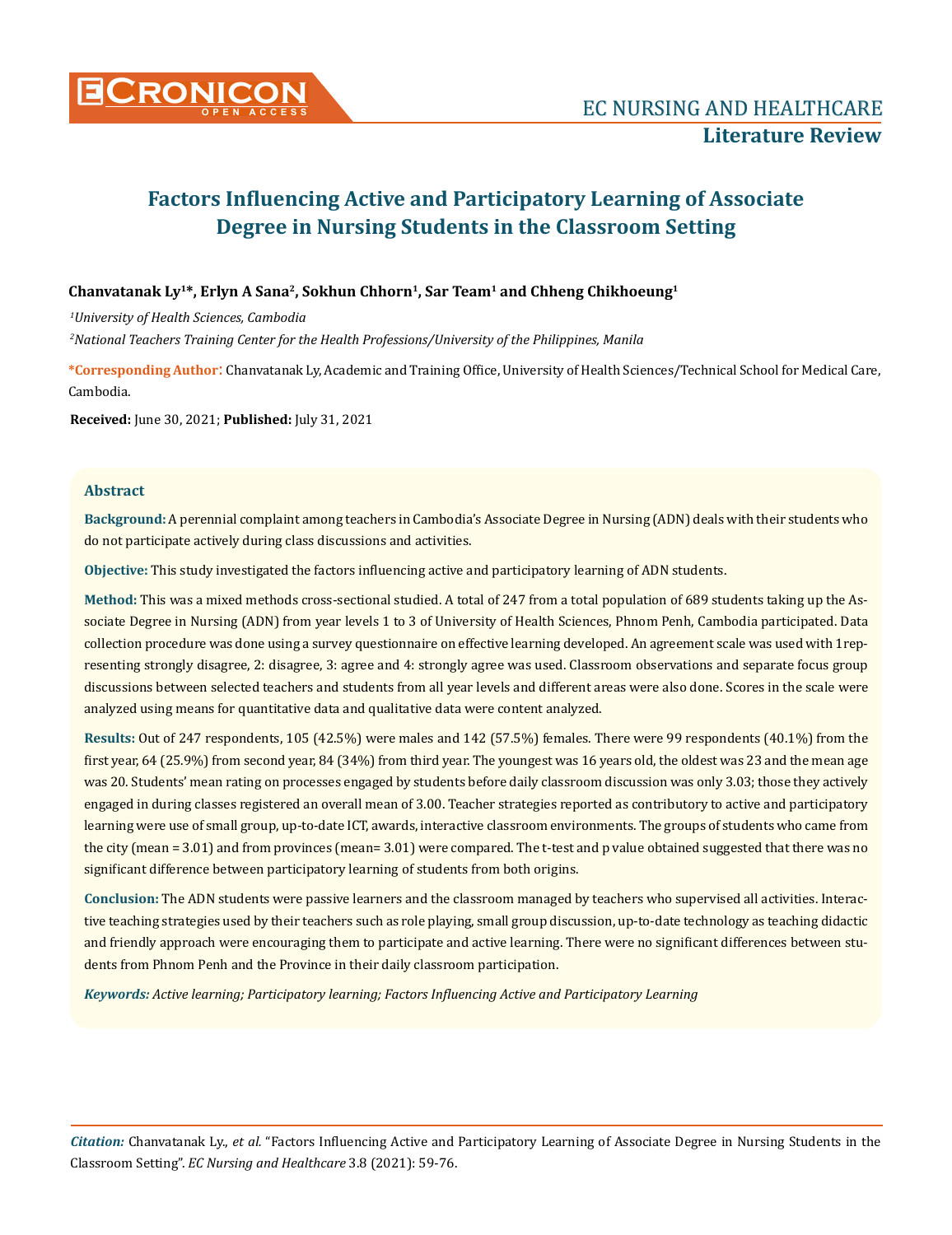### **Introduction**

#### **Background of the study**

Health professions education (HPEd) has grown into a discipline over the second half of the century. Bandaranayke cited four criteria for identifying a discipline, namely scope of inquiry, structured subject matter, procedures for gaining and ordering new knowledge, and accepted techniques for applying knowledge to practice. Among these criteria, the last two specifically deal with the teachers and students. How teachers teach and how students learn in health professions education are both processes that have attracted many researches [1].

In most tertiary schools of learning in the Kingdom of Cambodia, classes are generally in large class sizes ranging from 40 to 100 students per session. Such setting is therefore dominated by teacher-centred activities and students remain passive learners (Master of Health Professions Education (MHPEd) Class 2011 and Associate Degree of Nursing (ADN) Class Presentations, 2011). To assist teachers and their students create a more active and participative learning environment a series of faculty development programs have been conducted by the Center for Educational Development in the Health Professions (CEDHP) at University of Health Sciences (UHS), and its second campus at the Technical School for Medical Care (TSMC) in Phnom Penh. These programs include lesson planning, teaching-learning strategies, test construction, and assessment of student achievement. After these programs, faculty members were challenged to create more active and participative classroom interactions.

And these challenges are reflected in the way faculty members make their daily instructional plans, developing a philosophy of education, and moreover, using self-directed learning and enhancing cognitive complexity and moral development during day-to-day classroom interactions. Other indicators include teaching materials based on adult learning principles, enhancing critical thinking abilities in learners, and creating learner-centered environments [2]. This investigation explored the teaching- learning processes that teachers use to engage students in creating an active learning and participatory classroom setting. Moreover, the main variable of this study are teacher's strategies, student's characteristic and habits, demographic traits like age, sex, interest, habit of learning, teaching and learning strategies, and factors influencing active and participatory learning.

#### **Statement of the problem**

Teachers are usually focused on day-to-day survival, getting lessons prepared, avoiding local politics, fitting into the system, incorporating the latest fad into their classes, and attempting to fulfill curriculum requirements [3,4]. Creating Active Learning and Participatory (ALP) classrooms is not easy. Teachers must be willing to create a classroom environment that is not necessarily arranged in rows and columns. In ALP students may raise their hands when they have a question and they may be working at different levels on various projects. And teachers should allow students these opportunities and let them work on their own. To maintain this kind of environment, teachers need such information on multiple intelligences, constructivism, direct instruction and cognitive learning theory. In a society with a strong history of autocratic government, patriarchal family system, and years of dictatorship under the Pol Pot regime, Cambodian students have become generally more passive than any of their Asian neighbors. This study described the factors that make them take part in the ALP classes, those influencing students to be engaged in active and participative learning in the classroom setting.

#### **Research Questions**

This thesis answered the following research questions:

- 1. How do students participate in their daily classroom activities?
- 2. What teaching-learning strategies and attitude approaches of the teacher make students engage in active and participatory learning during classroom discussion?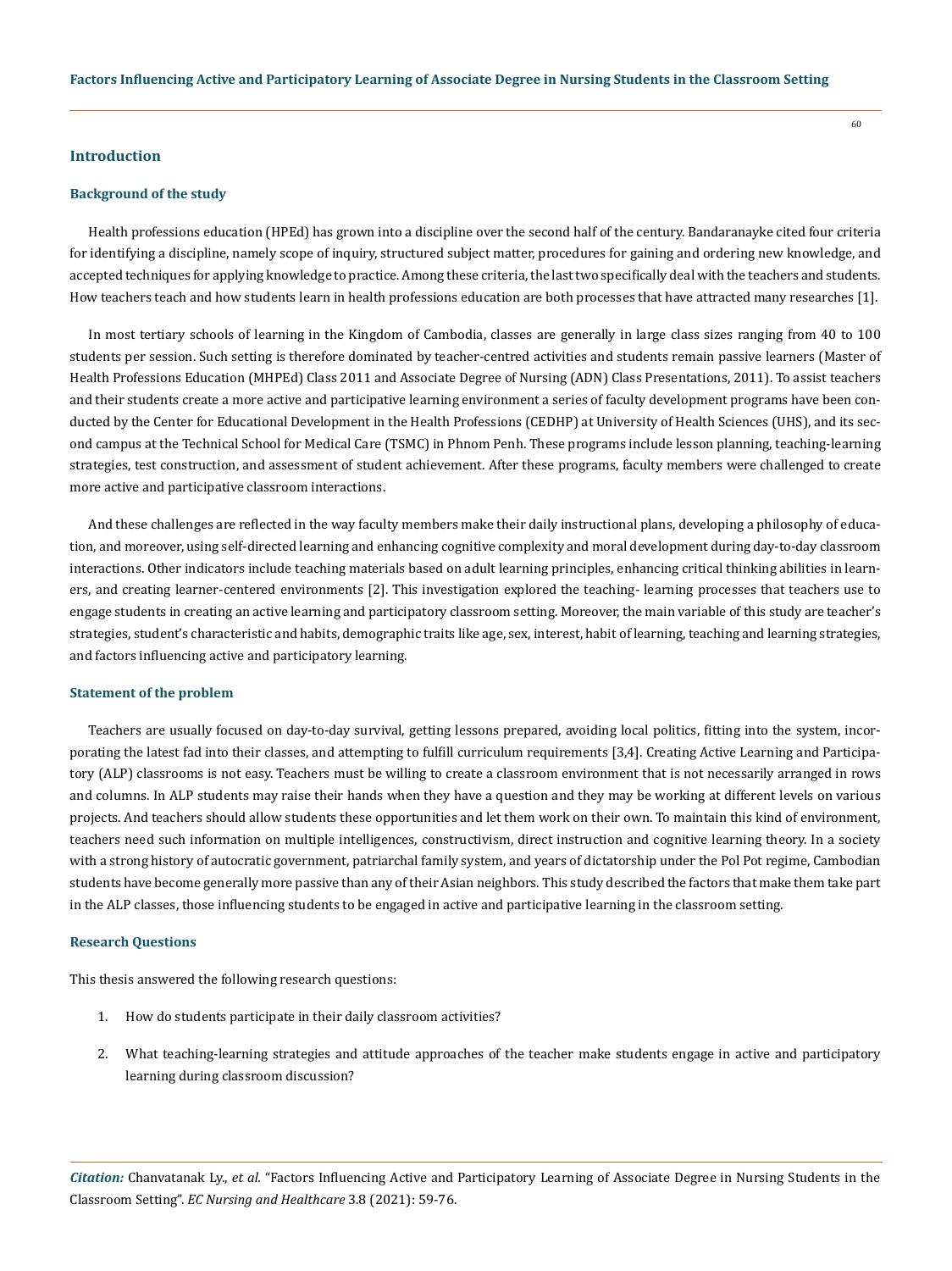- 3. What factors bring about active and participatory learning in the classroom setting among Associate Degree in Nursing students?
- 4. How do students from the city and the provinces differ in their daily classroom participation?

### **Objectives of the Study**

- 1. Describe the processes by which students participate in their daily classroom activities,
- 2. Describe teaching and learning strategies and attitudinal approaches teachers adopt to engage students in participatory and active learning during classroom discussions,
- 3. Determine the factors that bring about active and participatory in the classroom setting in their daily classroom activities,
- 4. Compare the performance of students from the city and the provinces in their participation in daily classroom activities.

### **Significance of the Study**

This paper can help nursing lecturers and their students to make informed decisions on what constitutes successful, active and participatory learning. The paper intends to provide lecturers and students with effective teaching techniques and activities that promote students' confidence as active learners. Hopefully, this paper will provide alternative solutions to make students engage in active and participatory learning.

In addition, the Association of Southeast Asian Nations (ASEAN) is now integrating into a regional economic zone. Most of the countries around the world's education system are changing to focus more on students and how they should be prepared for future practice of a particular profession. This requires students to be motivated to play different roles, engage in critical thinking, actively participate in class debate and be more self-directed. This is the key that Cambodia needs to move towards the expected progress in ASEAN integration.

#### **Hypothesis**

- **H0:** There is no significant difference in the performance of students from the city and the provinces in terms of their participation in daily classroom activities.
- Ha: Participation of students in their daily classroom activities varies according to their geographic locations between the city and province.

### **Review of Related Literature**

#### **Processes by which students participate in their daily classroom activities**

The following review of literature focuses on various teaching-learning processes that enable students to participate in their daily classroom activities as well as how teachers can create an environment conducive to active learning. The first part deals with those that are internal to the learners, their motivations and their self-worth. The second part deals with how the external factors influence the internal decisions of both teachers and students to participate actively in their daily classroom activities.

### **Emotions and human motivation in learning**

Neuroscience research in the present decade has uncovered valuable information about the development of emotional and social competence. Goleman stands out as one of the pioneers in this area. Emotional intelligence relates life to emotion. Examples include the ability to recognize and manage one's own and others' emotions, to motivate oneself, and restrain one's impulses, and to handle interpersonal

*Citation:* Chanvatanak Ly., *et al.* "Factors Influencing Active and Participatory Learning of Associate Degree in Nursing Students in the Classroom Setting". *EC Nursing and Healthcare* 3.8 (2021): 59-76.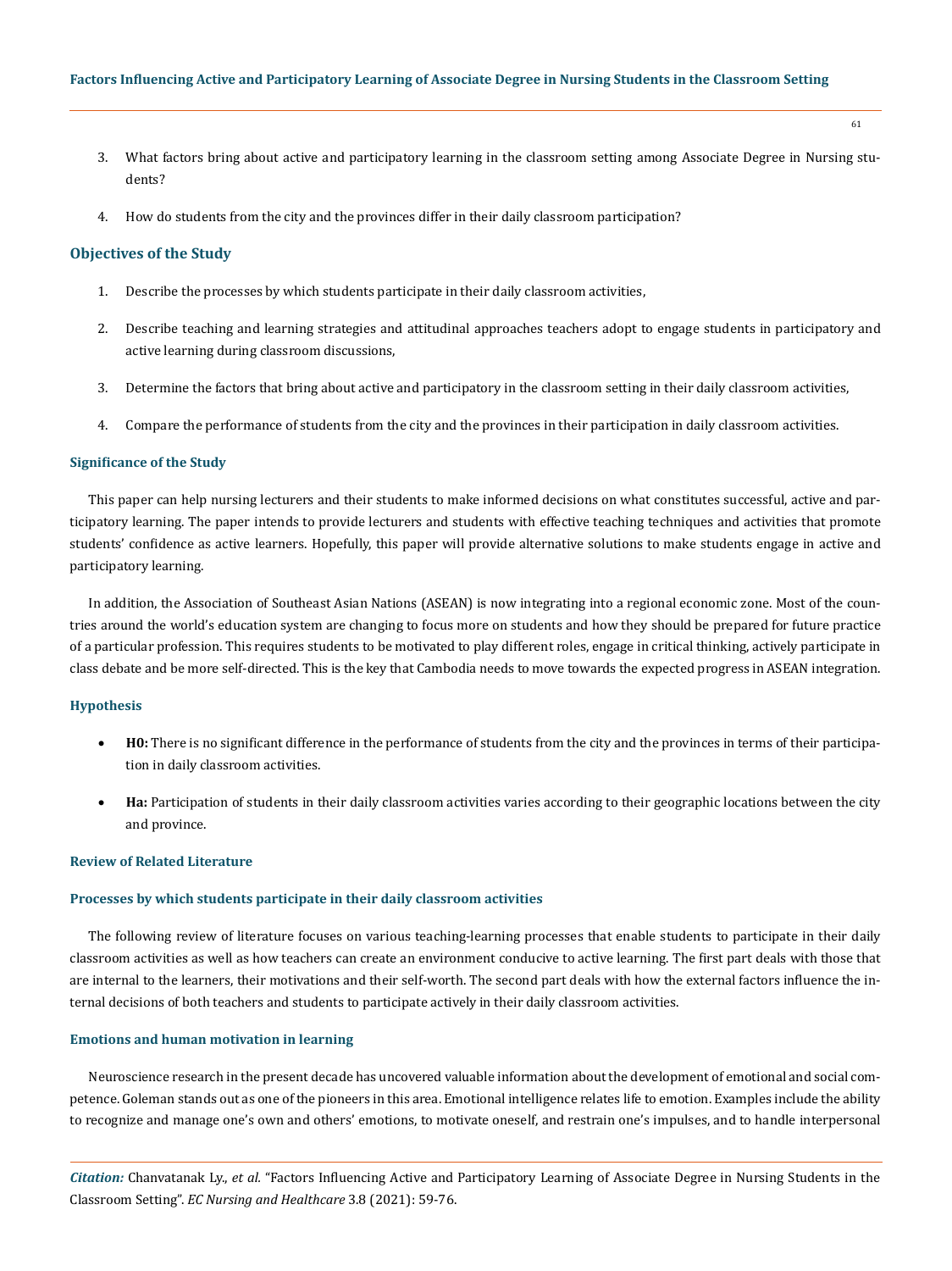problems that affect the self [5]. Developmental psychologists initially focused on cognitive development, which set the stage for current research on social and emotional development in children. However, the scope to study the development of children's social and emotional lives has expanded in recent years. And the result has been a new understanding of what makes a child socially adept or better able to regulate emotional distress. This new strata of scientific understanding can be of immense help in informing the practical efforts of the emotional literacy movement [6,7]. Their research in this area has resulted in a clearer understanding of a child's social adaptations, ability to monitor emotions, and ability to cope with emotional distress. This information served as a basis for teaching reading to students who find difficulty in interacting with the literature on any level due to prior emotional experiences that may have a negative impact on normal development. The brain, which controls the emotions and the impetus for social interactions, is the last organ of the body to mature anatomically, and it continues to grow and shape itself throughout childhood into adolescence. Consequently, young people become adept at making new connections and different style more than adult age. They can involve very fast with new experiences that sometime looked unbelievable.

### **Self-worth**

According to Covington's study, acceptance of one's self is the first human priority. People struggle around for acceptance. If teachers maintain acceptable high academic standards in the classroom, only those students demonstrating high performances will succeed and obtain a high degree of self-worth. Through instituting a system of rewards, teachers can motivate insecure students to strive for success and become high performers [8]. The concept advanced by Berliner has relevance for promoting unmotivated students. It was advocated that educators should do the following:

- 1. Create positive learning environments by accepting students' viewpoints, offering encouragement, deemphasizing competition, establishing school-wide programs and collaboration for solving problems, and involving students in developing rules and consequences. Educators should demonstrate and model these strategies and behaviors initially.
- 2. Teach engaging content by infusing the interest, ability, learning, culture, opinions, and experiences of students. Instructional strategies offered to students should be designed to develop self-expression and positive peer relationships. Teacher should narrow the tasks and guide the students to understand how to fulfill the curriculum and complete their learning requirements.
- 3. Choose instructional strategies that motivate student involvement by setting high standards and realistic expectations, systematically evaluating students' work with timely feedback, using a variety of concrete materials in teaching to develop metacognition strategies, and using strategies to promote self-worth. It is desirable that educators use flexible grouping and creative expression of students to promote academic and social skills [9].

### **Classroom implications**

According to Kulik's study, students who have used mastery learning techniques have earned higher scores than other students on tests developed to fit local curricula and have earned slightly higher scores than others on standardized tests that sample objectives from many school systems and many grade levels. Even though mastery learning students do only slightly better than other students on standardized tests, they continue to outperform other students and do better academically [10]. Many researchers have found evidence that standardized tests do not always cover what they are assumed to cover, such as the basic skills contained in many textbooks [11]. Standardized tests are better measures of the long-term effects of schooling than of the short-term effects of instruction because of their broad, stable knowledge structures, which are more indicative of skill levels and ability than of recently acquired curricular knowledge.

Contrary to the allegations of many critics, mastery learning is neutral in regard to curricular issues. Feedback and corrections are essential elements of mastery learning. Students who are having problems with a particular objective are allotted additional time to address their weakness. There are many learning styles that students need to individually look at such as their extent of achievement as well as

*Citation:* Chanvatanak Ly., *et al.* "Factors Influencing Active and Participatory Learning of Associate Degree in Nursing Students in the Classroom Setting". *EC Nursing and Healthcare* 3.8 (2021): 59-76.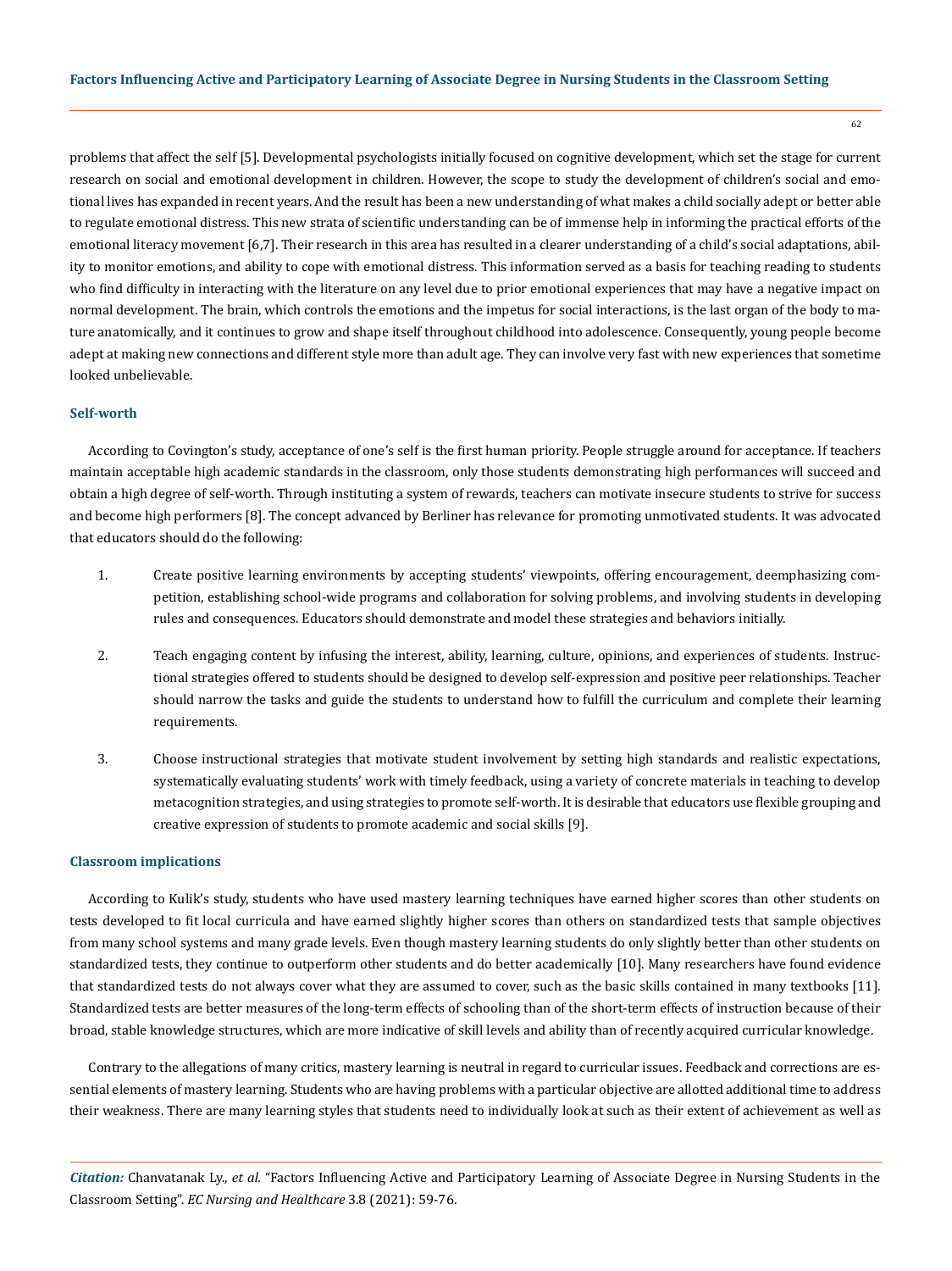focused area and characteristic of their progress [12]. The learner should not wait for others to master the material. Based on Guskey's study stated the following rebuttal against the critics who believe that mastery learning does nothing else but teach to a test. Students and teachers themselves believe in the congruence among objectives, teaching strategies and achievement through tests. Teacher identify individually learning objectives and they always carefully maintain their instructional procedures and test match with what they have taught to students and focused on important points that will be present as well in the test [13].

### **Learning is active**

The innovation and creativity of the students really progress very well when they are involved in the learning process. When the students demonstrate their active and participation as well in the class discussion they will able to connect what they have learned to any matter and they are able to identify appropriate solution via experiences they have been encountered. Scardamalia's study supports the use of technology in facilitating this process. Similar views have been expressed by Hannafin [14,15]. The position taken by these authors implies that using technology, such as brainstorming and concept mapping software, may assist students in improving memory, in collecting and analyzing data, and in experimenting with solving complex social problems. Students come from different places and belief, culture diversity and mindset. The health professions require many skills and competencies that students from various ages and experiences need to master. Specifically, teaching and learning strategies, up-to-date technology, availability of resources and awards are the best motivation strategies for students and get involved with the process of active and participation during classroom discussion. These are the important concepts that lead to the development of self-directed lifelong learning in the study of Bradshaw MJ and Lowenstein AJ [16]. The instrument used in this study was adapted in this study as well.

#### **Learning is social**

Teachers always think about the important skills that all learners need for their social communication. These skills can provide them enough ability to analyze a given situation and improve their problem solving. This evidence was found in the article of Wenger [17]. In addition, curriculum can really provide support for students to demonstrate their social skills via communication and connection methods with their classmates in their daily classroom activities. According to Scardamalia and Bereiter, a Computer Supported Intentional Learning Environment (CSILE) fosters collaborative learning activities among students and between schools. Further, since community involvement is essential in providing quality education for children, CSILEs can even apply across larger communities. Research findings by Taylor, Epstein and Henderson have all alluded to the values of collaboration [18-20]. It is incumbent upon the schools to develop, direct, supervise, and support efforts to collaborate with efforts in their surrounding communities.

#### **Factors that bring about active and participatory in the classroom setting in daily classroom activities**

Classroom instructional strategies should include opportunities for students to reflect on their learning. One promising technique is for the teacher to provide feedback about students' thinking. Students should then be required to make revisions and reflect their thinking in the critical thinking areas. Technology can also be infused to strengthen critical thinking in the areas of analysis, synthesis, and evaluation. Students may demonstrate through technology how their thinking will reflect high levels of solving problems [21]. Technologies can be integrated into classrooms to improve communication, feedback, and reflection to facilitate revisions. Predicts that by the year 2025, technology will help teachers to more effectively instruct classes of students with widely different levels of abilities. As active learners in the classroom, students must engage actively by playing the roles of information seekers. The acts of asking questions, give opinions or ideas and simply answering questions posed by the teachers or classmates are examples of active type of classroom participation. And there are several factors influencing the student's participation in the process of learning such as the personality of the students. Generally, students with high self-efficacy showed an excellent academic achievement and participating much more in the classroom discussion [22]. They will show higher interest to learn more and know more with asking questions, giving opinions and discussing the topics in the classroom. But Students can become passive in classroom discussion due to self-limitations.

*Citation:* Chanvatanak Ly., *et al.* "Factors Influencing Active and Participatory Learning of Associate Degree in Nursing Students in the Classroom Setting". *EC Nursing and Healthcare* 3.8 (2021): 59-76.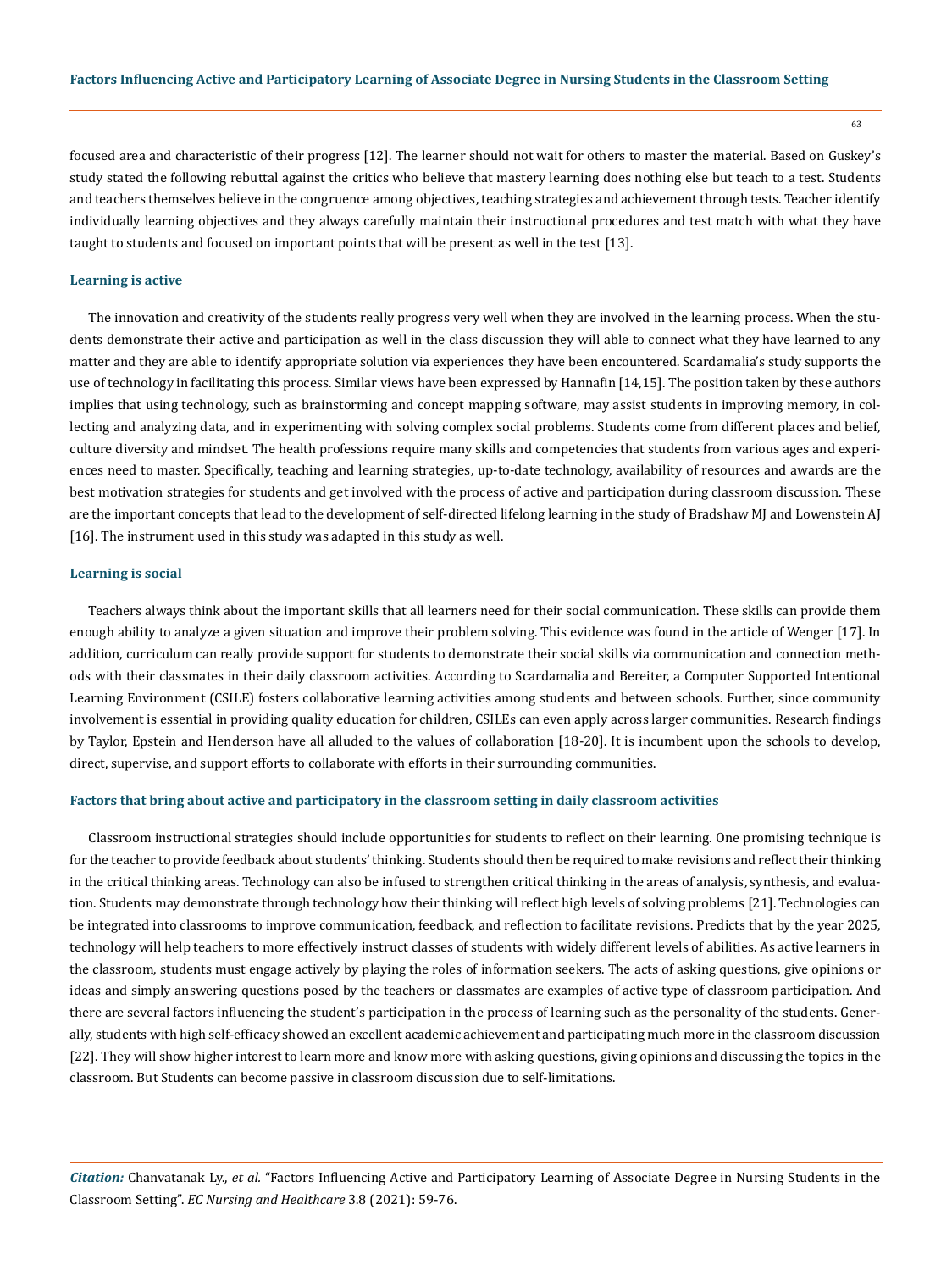The other important factor that affects the students to participate actively in the classroom are the teacher's teaching strategies and activities. Traits that have been shown by teachers, such as being supportive, understanding, approachable, and friendly. Environmental factors also influence class participation such as the class size and composition of students [1]. Smaller classes with homogeneous students are able to generally involve students more actively in their daily classroom discussions. Then, a classroom equipped with proper lights, fan, and air conditioning as well as basic didactic facilities will make students more engaged and feel comfortable for them to participate in the classroom activities.

### **Research framework**

When students are motivated to learn, they choose to attend class regularly, participate in class activities constructively, persist even when learning is difficult, make the effort to prepare for class and to study effectively, solicit help when they need it, and who translate all this into academic success [23]. This study will explore what teaching activities, and strategies will make students engage in active participatory learning during their typical classroom setting. They will be observed in terms of demonstration of basic classroom behaviors like studying the learning materials. They study through reading, writing, talking, listening, and reflecting. Then factors promoting them to engage in these behaviors consistently will be explored to ensure active and participatory learning. The interaction of these concepts are captured in figure 1 below as research schema.



#### **Operational definition of terms**

- 1. **Active learning:** Refers to the approaches used by student in their daily classroom activities. Specific acts of active learning include reviewing lesson at least one time before a new lecture starts, being challenged with difficult discussion, and showing awareness of their study time table. These acts are called active learning as they serve as voluntary acts taken by students on their own to promote effective learning. In this study these acts refer to students' reported activities in preparation for their daily class discussions and quantified through their mean scores.
- 2. **Participatory learning:** Refers to the teaching and learning strategies and attitude approaches of teachers that enable to engage students with their typical classroom discussion. These acts included asking questions, logically making conclusions, sharing opinion or ideas, giving feedback and reflections during classroom discussions and activities. This variable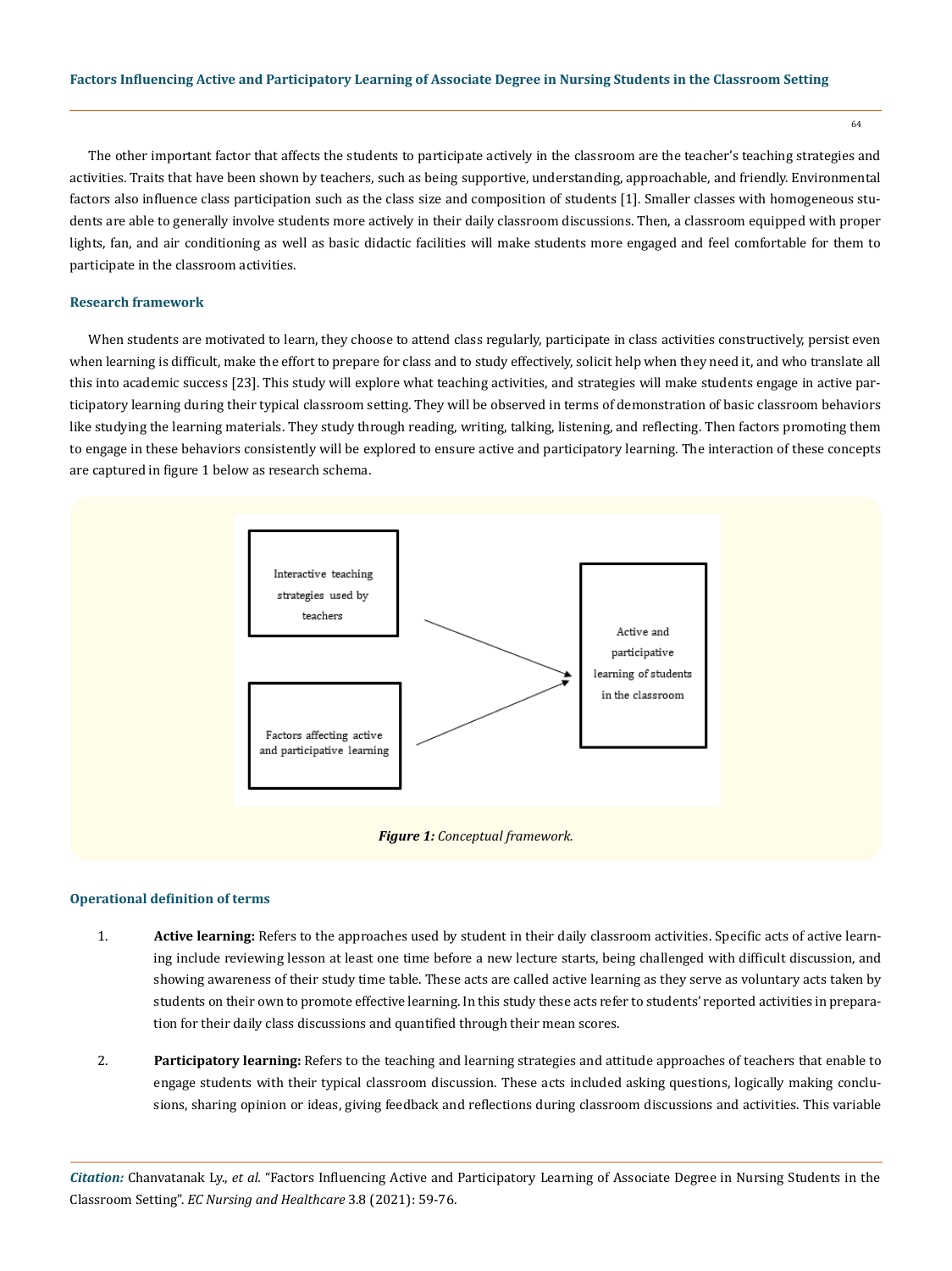is also measured using the mean scores of students in the questionnaire asking for teacher activities that encouraged them to participate in classroom discussions.

3. **Factors influencing active and participatory learning:** Refers to the effectiveness of any factors either intrinsic or extrinsic that lead student to actively participate in their daily classroom activities. They referred to the combination of teacher, environmental, and curricular factors quantified through the mean scores of students in the questionnaire that asked for factors influencing ALP.

### **Methodology**

### **Research design**

This was a mixed methods survey design. Data were collected from the survey of students at one given period of time through the selfadministered questionnaires for quantitative. Then, focus group discussions and direct observation has conducted in a separated period of times for qualitative. Data were analyzed to describe "where we are now" and were used to describe the active learning and participation in the classroom experiences of Associate Degree in nursing students. Scores in the scale were analyzed using means for quantitative data and qualitative data were content analyzed.

### **Population and samples of the study**

All Associate Degree in Nursing (ADN) students from first to third years, studying in the Technical School for Medical Care (TSMC) of the University of Health Sciences Cambodia (UHSC) composed the population of this study. As of the January 2014 records, there were 689 students registered in the program from first to third years. The internet-based Creative Research System was used to determine the sample size of 247 (Creative Research Systems, Top Ten Reviews selected The Survey System as the Best Survey Software of 2014 at http://www.surveysystem.com/sscalc.html). The samples were drawn using the stratified random sampling using area of residence in Phnom Penh (PP) and province (Pro) and year level as strata.

Table 1 below presents the distribution of respondents according to these two strata. In terms of selecting teachers who participated in the focus group discussions (FGDs), four teachers from all year levels one to three with a total of 12 teachers were selected. There were two teachers per year level chosen according their background as being trained and completed the basic course in health professions education program (BHPEd-P). Then the other two teachers were not yet not-trained with BHPEd-P. Students in the FGDs were chosen using the same selection criteria as their teachers. This meant four students from all year levels were selected according to their residency such as two from Phnom Penh and two from Provinces.

|             | <b>ADN Year 1</b> |     |          | <b>ADN Year 2</b> |          | <b>ADN Year 3</b> |            | <b>Total</b> |
|-------------|-------------------|-----|----------|-------------------|----------|-------------------|------------|--------------|
| Population  | 271 (40%)         |     |          | 185 (26%)         |          | 233 (34%)         |            | 689          |
| Sample size | 99 (40%)          |     | 64 (26%) |                   | 84 (34%) |                   | 247 (100%) |              |
| Sampling    | РP                | Pro | PP       | Pro               | PP       | Pro               | PP         | Pro          |
|             | 50                | 49  | 32       | 32                | 42       | 42                | 124        | 123          |

*Table 1: Target population and samples of the study.*

#### **Setting**

The study was conducted at the Technical School for Medical Care (TSMC). This school is a government institution under the chain of command of the University of Health Sciences Cambodia (UHSC) together with three other faculties namely medicine, pharmacy, and dentistry. The TSMC/UHSC offers five degree programs namely Nursing, Medical Technology, Midwifery, Physiotherapy, and Radio Tech-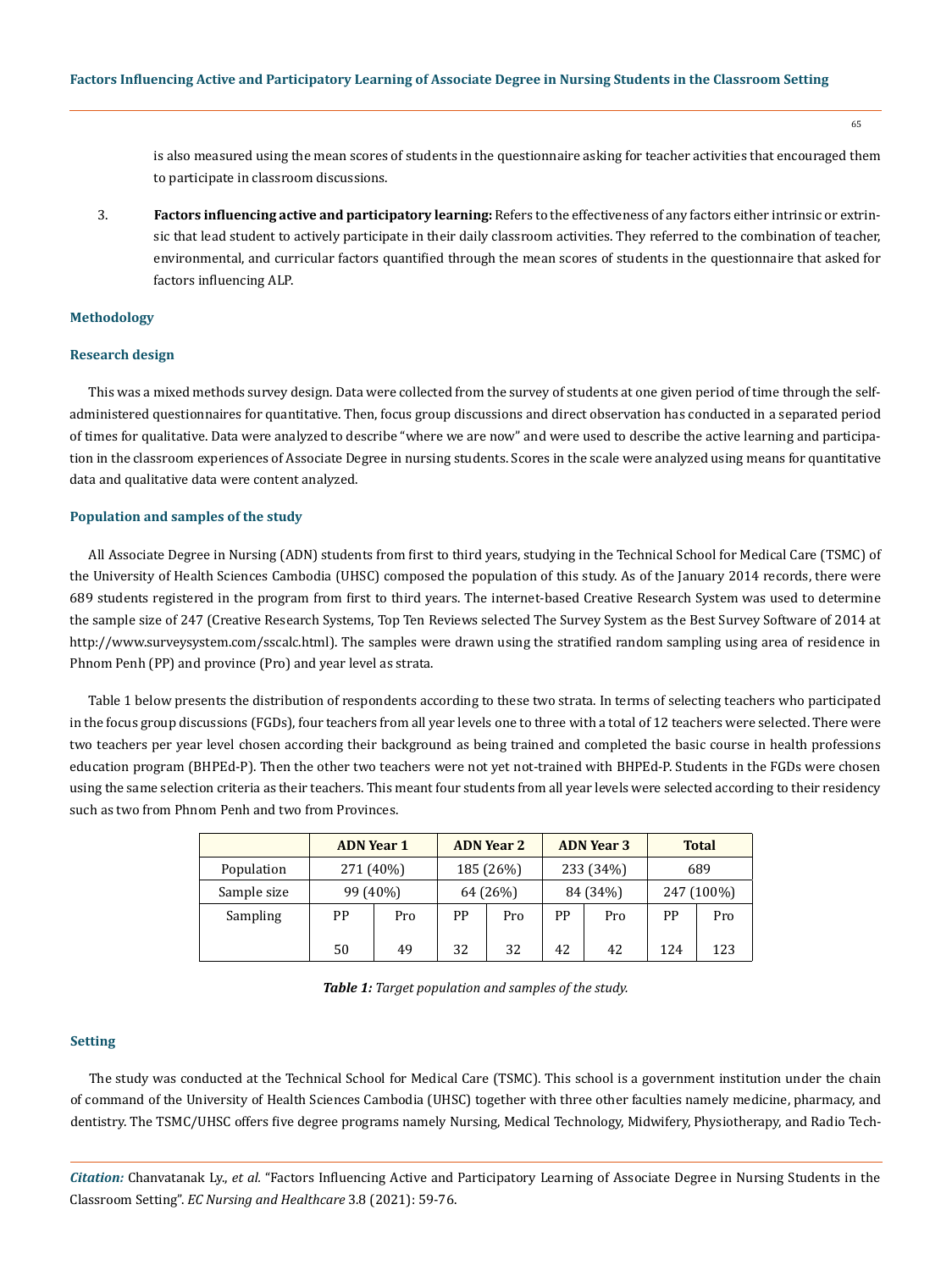nology. In running this ADN program, faculty resources are from various institutions under the umbrella of the Ministry of Health as well as from relevant institutions within the country such as Calmette Hospital, Khmer-Soviet Friendship Hospital, National Pediatric Hospital, Center of Hope and the National Institute of Communicable Diseases etc. These characteristics explain that TSMC is a representative institution of schools offering degree programs in the health sciences in Cambodia.

### **Data collection procedure**

### **Survey questionnaire on active and participatory learning**

Survey questionnaires on active and participatory learning during daily classroom discussions was adopted from the study of Bradshaw MJ and Lowenstein AJ in 2007 [24]. The questionnaires were composed of demographic variables such as age, sex, and year levels. Factors influencing active and participatory learning in the classroom setting, teaching methodologies, learning needs, commitment to change, and motivation components were asked. The questions were revised according to Cambodian context and was validated for backto-back translation by the authorized personnel from the Ministry of Health. Appendix 1 presents the questionnaire.

### **Classroom observations**

To support the data from questionnaire, classroom observations were conducted to see the actual progress of teaching and learning. Classroom observations were conducted by a field researcher in each selected classroom for one-hour period from first to third years of the ADN program. And to ensure that the students would not be influenced by the researcher's presence, another field researcher was trained to observe the classes. To be guided during the actual class observation, the observer referred to Classroom Observation Checklist (Appendix 2). The classroom observations were conducted from the second to third weeks of May 2015.

### **Teachers' focus group discussions**

A total of 12 selected teachers from year levels one to three attended the teachers' focus group discussions (TFGDs). The first TFGD was attended by a total of four selected teachers in the first year. The two succeeding TFGDs were conducted with those who teach the second and third years.

### **Students' FGDs**

Finally, there were also students' FGDs conducted three times per year level. These were conducted on the second to third weeks of June 2015. The questions used in both FGDs are presented in appendix 3.

### **Instrumentation**

Upon getting the approval of the National Ethics Committee for Health Research in Cambodia, Rector of UHSC and clearance to proceed from the UP Manila Research Ethics Board, a set of the questionnaire translated in Khmer language was printed and attached with informed consent document and the approval letter. The questionnaire was pilot tested among selected ADN students of TSMC/UHSC in the main campus. This exercise was done to ensure the validity, clarity, and reliability of the instrument. Appropriate revisions on the questionnaire were done based on the pilot test. To ensure that the survey questionnaire is able to generate the correct information required by the study, the questions are constructed based on the following blueprint.

| <b>Research Questions</b>                    | <b>Items in the Questionnaire</b>                         | <b>Total number of items</b> |
|----------------------------------------------|-----------------------------------------------------------|------------------------------|
| How do students participate in their daily   | Demographics: sex, age, and year levels of students       | 3                            |
| classroom activities?                        | Self-reports and perceptions towards active and par-      |                              |
|                                              | ticipatory learning                                       | 13                           |
| What teaching-learning strategies and atti-  | Strategies and approaches used by teachers to make        | 9                            |
| tude approaches of teachers make students    | effective active and participatory learning in the class- |                              |
| engage in active and participatory learning  | room as perceived by students                             |                              |
| during classroom discussion?                 |                                                           |                              |
| What factors bring about active and partici- | Factors contributing to APL according to how students     | 7                            |
| patory learning in the classroom setting     | report and reflect on their experiences with their        |                              |
| among ADN students?                          | teachers                                                  |                              |
| Total                                        |                                                           | 29 items                     |

### *Table 2: Blueprint of the questionnaire.*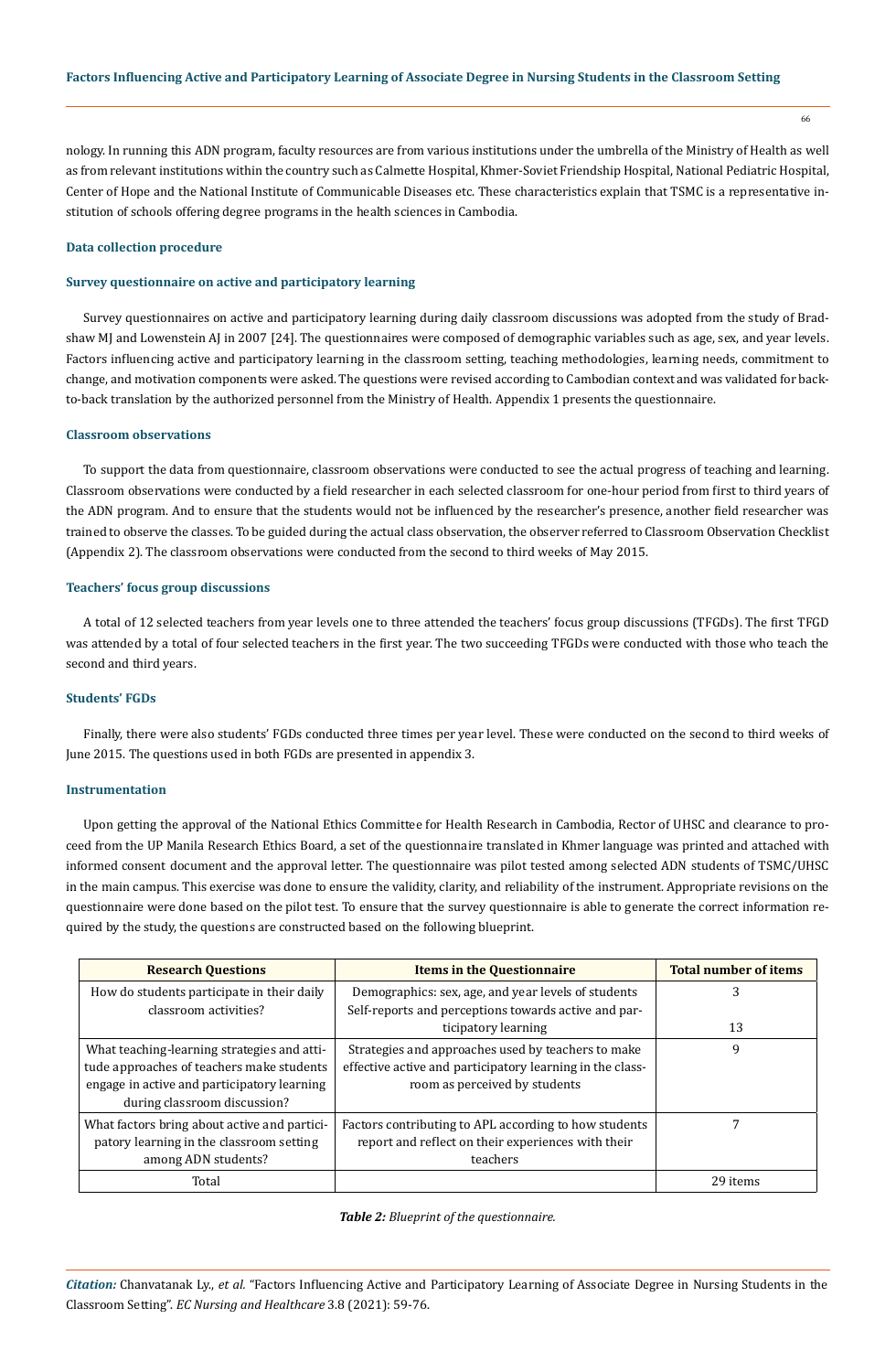### **Factors Influencing Active and Participatory Learning of Associate Degree in Nursing Students in the Classroom Setting**

67

The survey was complimented by a series of classroom observations and focus group discussions with teachers and students. The following procedures were observed during the FGDs:

- 1. As part of standard operating procedures, the following were discussed by the research assistants with the respondents:
	- a. Questionnaire in Khmer language.
	- b. Letter of approval by TSMC/UHS and the letter of approval by National Ethics Committee for Health Research of Cambodia.
	- c. The letter of approval by UP Manila Research Ethics Board
	- d. Informed consent
		- i. Greetings.
		- ii. Introduce the purpose of the requested meeting.
		- iii. Explanation of the objectives of the study, risks, benefits, confidentiality, results of the study, participation, withdrawal and the utilization of the outcome from the study.
		- iv. Request for voluntarily participation.
		- v. Open for questions and clarification.
		- vi. Offer time of choice for participation.

The discussions were led by the researcher, research assistant, and audio-recorded.

#### **Analysis of data**

All quantitative data were summarized using measures of central tendency, frequencies, proportions, means, and standard deviations to describe group characteristics. The four constructs used included the first is daily classroom activities indicating active and second is participatory learning, third is descriptions of teaching-learning environment and factors that engage students in active and participatory learning, and four is teaching-learning strategies ensuring active and participatory learning. An agreement scale was used ranging from 4: strongly agree, 3: agree, 2: disagree, and 1: strongly disagree. The favored mean score should be those that are close to 4.0. The quality of participation during actual classroom discussions, class structure or format, teaching-learning methodologies used, and overall descriptions of classroom discussion were analyzed through using classroom observation checklist accomplished by the research assistant as a direct observer in the classroom. The answers from both selected teachers and students in the recorded during TFGD and SFGD, transcribed, and analyzed using content analysis. Recurring themes and comments were organized.

#### **Scope and delimitations of the study**

Not all nursing students at TSMC-UHSC and those from private health sciences schools in Cambodia were engaged in this study. Those who did not meet the inclusion criteria were not included. The study also did not include stakeholders other than students. In the research design, data were derived from ADN students at TSMC/UHSC and these data were entered and analyzed by the principal investigator only. The results were presented to the thesis adviser, critics and panelists in a final thesis defense session for the ultimate goal of completing the written thesis paper and obtaining the MHPEd degree. The data will therefore not be used for any other purpose other than as a requirement for graduation.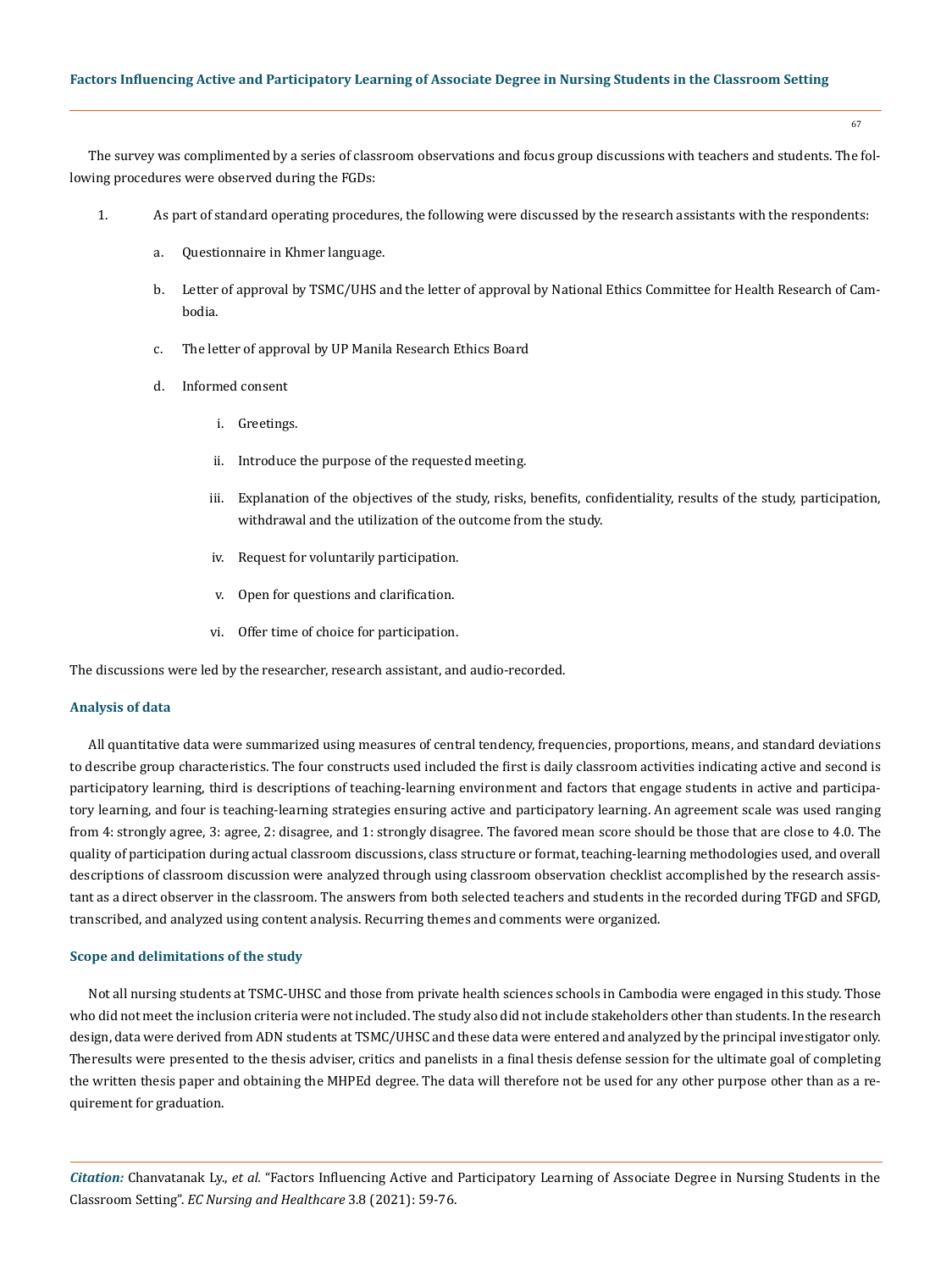The summary of methodology is presented in the table 3 below.

| <b>Objectives</b>                                                                                                                                                                                  | Data to be collected                                                                                                                                                                               | <b>Data collection</b><br>procedure                                                                  | <b>Analysis of data</b>                                                                     |
|----------------------------------------------------------------------------------------------------------------------------------------------------------------------------------------------------|----------------------------------------------------------------------------------------------------------------------------------------------------------------------------------------------------|------------------------------------------------------------------------------------------------------|---------------------------------------------------------------------------------------------|
| 1. To describe the processes<br>by which students partici-<br>pate in their daily classroom<br>activities                                                                                          | 1. Actual frequency and quality of ac-<br>tive and participatory learning in the<br>classroom<br>2. Student perceptions on how they<br>perform during classroom discus-<br>sions and engage in APL | 1. Classroom Obser-<br>vation<br>2. Questionnaire                                                    | Descriptive analysis of<br>the respondents' an-<br>swers; measures of cen-<br>tral tendency |
| To describe teaching-<br>2.<br>learning strategies and atti-<br>tude approaches of teachers<br>that make students engage<br>in active and participatory<br>learning during classroom<br>discussion | Strategies and approaches used by<br>teachers to ensure effective active<br>and participatory learning in the<br>classroom                                                                         | 1. Classroom Obser-<br>vation<br>2. Questionnaire                                                    | Descriptive analysis of<br>the respondents' an-<br>swers, measures of cen-<br>tral tendency |
| 3. To describe factors that<br>bring about active and par-<br>ticipatory learning in the<br>classroom setting<br>among<br>ADN students.                                                            | Factors that bring APL                                                                                                                                                                             | Classroom<br>1.<br>Observation<br>2. Questionnaire<br>3. Group Interview of<br>teachers and students | Descriptive analysis of<br>the respondents' an-<br>swers                                    |
| 4. Compare the performance<br>of students from the city and<br>the provinces in their par-<br>ticipation in daily classroom<br>activities                                                          | Frequency of their participated in<br>the daily classroom activities includ-<br>ing answer to the question, contribu-<br>tion of ideas and active participated<br>in the discussion                | 1. Classroom observa-<br>tion<br>2. Questionnaire<br>3. Group Interview of<br>teachers               | Descriptive analysis of<br>the respondents' an-<br>swers, t test comparing<br>means         |

*Table 3: Methodology matrix.*

### **Ethical consideration**

The trained research assistant met the respondents for an orientation. The study's informed consent form was discussed. The basic features of the thesis were likewise discussed and respondents were encouraged to ask questions or clarify anything. The following basic components related to the study were also discussed:

- 1. Objectives of the study.
- 2. Possible risks and discomforts; in case respondents find some personal or confidential information that are unwarranted, they may not answer the questions they are not comfortable with.
- 3. Benefits of the study. Both faculty and students will indirectly benefit from the study. Results from this investigation will direct the TSMC and ADN program coordinators, and coach the faculty on how to actively engage students in class participation. No payment was given but instead, a token of appreciation for their participation.

*Citation:* Chanvatanak Ly., *et al.* "Factors Influencing Active and Participatory Learning of Associate Degree in Nursing Students in the Classroom Setting". *EC Nursing and Healthcare* 3.8 (2021): 59-76.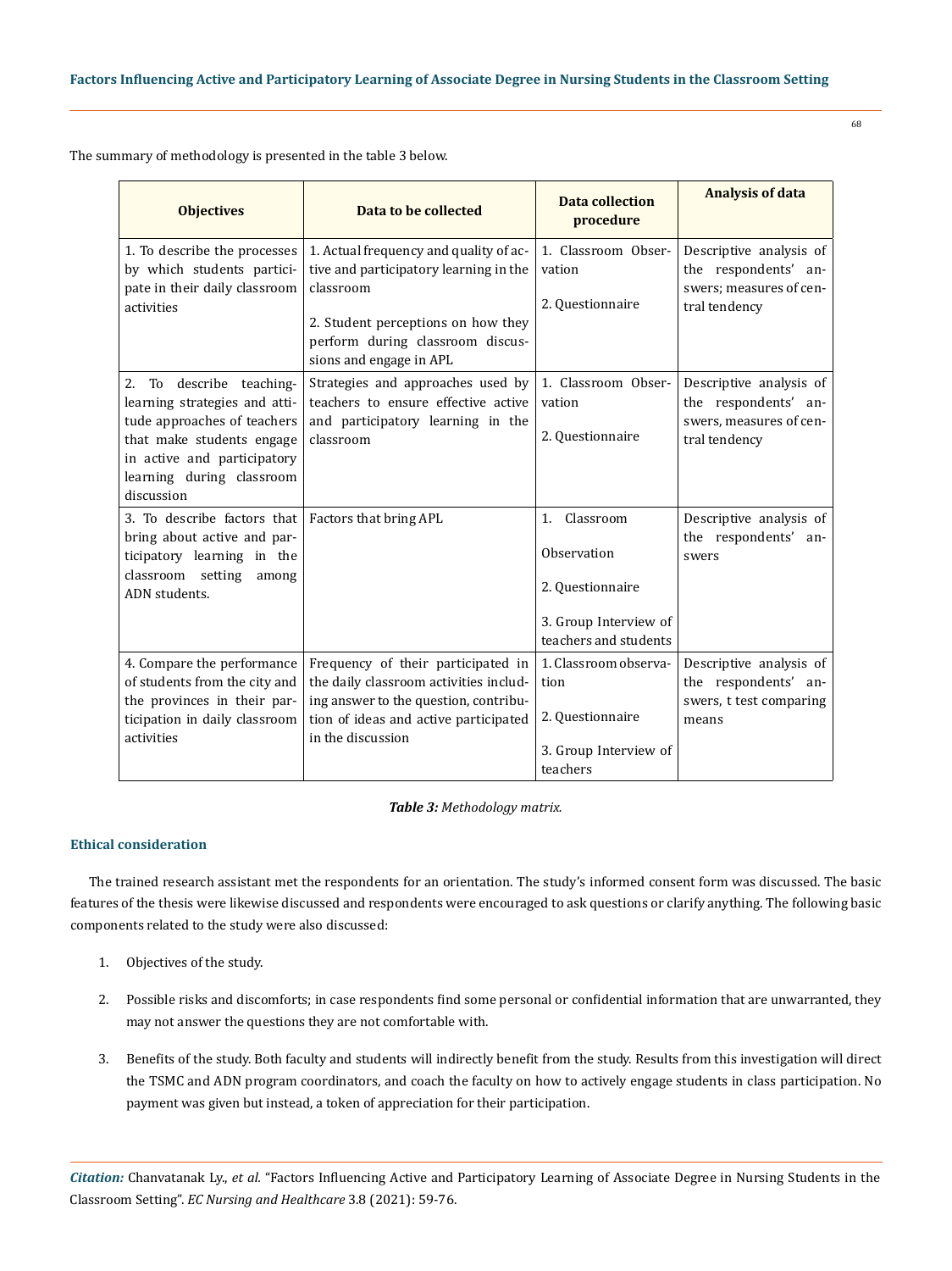- 69
- 4. Confidentiality. The identity of all participants was kept confidential. Their responses were coded and analysis of data was blinded to the researcher. All the data collected were likewise secured and will not be used for any other purposes outside this research. They will also not be used to determine performance ratings of any of the respondents.
- 5. Voluntary participation. Participation in this research was entirely voluntary. Responses will have no bearing on the students' grades, faculty, or on any work-related evaluations or reports. Respondents may change their mind later and stop participating even if they agreed earlier. Fortunately, all respondents completed the survey.
- 6. Who to contact. For any questions regarding the study, participants were requested to get in touch with the researcher.
- 7. All collected data were kept confidential as all tools and coded as well were blinded during data analysis. All data were kept in the safe custody of the researcher alone.

### **Results**

### **Demographic profile**

A total of 247 respondents voluntarily participated in the study. The demographic data are summarized (See table 4). There were 105 (42.5%) males and 142 (57.5%) females. There were 99 respondents (40.1%) from the first year, 64 (25.9%) from second year, and 84 (34%) from third year. With respect to age, the youngest respondent was 16 years old, the oldest was 23, and the mean age was 20. There were 124 students from Phnom Penh and 123 from the provinces.

| <b>Variables</b> | <b>Categories</b> | <b>Frequency</b> | <b>Percentage</b> |
|------------------|-------------------|------------------|-------------------|
| Sex              | Male              | 105              | 42.5%             |
|                  | Female            | 142              | 57.5%             |
| Total            |                   | 247              | 100%              |
|                  | Year 1            | 99               | 40.1%             |
|                  | Year 2            | 64               | 25.9%             |
| Year Level       | Year 3            | 84               | 34%               |

*Table 4: Demographic profile of respondents (n = 247). Processes by which students participate in their daily classroom activities.*

These processes refer to activities and preparations students engaged in before their daily classroom interactions. Results revealed that generally, students come to class consistently prepared in terms of reviewing previous notes and the class timetable. However, students also reported they hardly exert efforts to read additional materials prior to class meeting, downloading documents associated with the lesson, and not being conscious of what to expect and prepare for the class session. Table 5 presents the mean scores of the students' ratings. Findings revealed common mean scores ranging from 2.97 to 3.53 (from 1: strongly disagree to 4: strongly agree) and very low standard deviations with overall mean of 3.04. The concentration of means reveals the lack of strong commitment to the various indicators of active learning. However, when actual class is going on, respondents indicated that they were willing to concentrate and focus their full attention to the lesson. The letdown referred to the instances when teachers failed to engage the students in an active discussion and did not provide opportunities for active and participatory learning.

| Activities engaged in by respondents before classroom interactions                                                          | <b>Means</b> | <b>Standard Deviation</b> |
|-----------------------------------------------------------------------------------------------------------------------------|--------------|---------------------------|
| I read the lesson timetable.                                                                                                | 3.53         | 0.64                      |
| I prepare my thinking before the lesson.                                                                                    | 3.10         | 0.60                      |
| I listen attentively to the lecture of my teacher.                                                                          | 3.32         | 0.59                      |
| I am challenged when the difficult discussion happens in the classroom.                                                     | 2.97         | 0.62                      |
| I get frustrated when the teacher talks without opportunity to discuss content.                                             |              | 0.79                      |
| I read additional material about lesson content.                                                                            |              | 0.72                      |
| I review my lesson notes.                                                                                                   |              | 0.62                      |
| I spend my time at last 30 minutes in the library every lunch time for downloading documents<br>associated with the lesson. |              | 0.82                      |
| Overall mean                                                                                                                | 3.04         |                           |

*Table 5: Means and standard deviations of respondents according to activities and preparations they engaged in before their daily classroom interactions (n = 247).*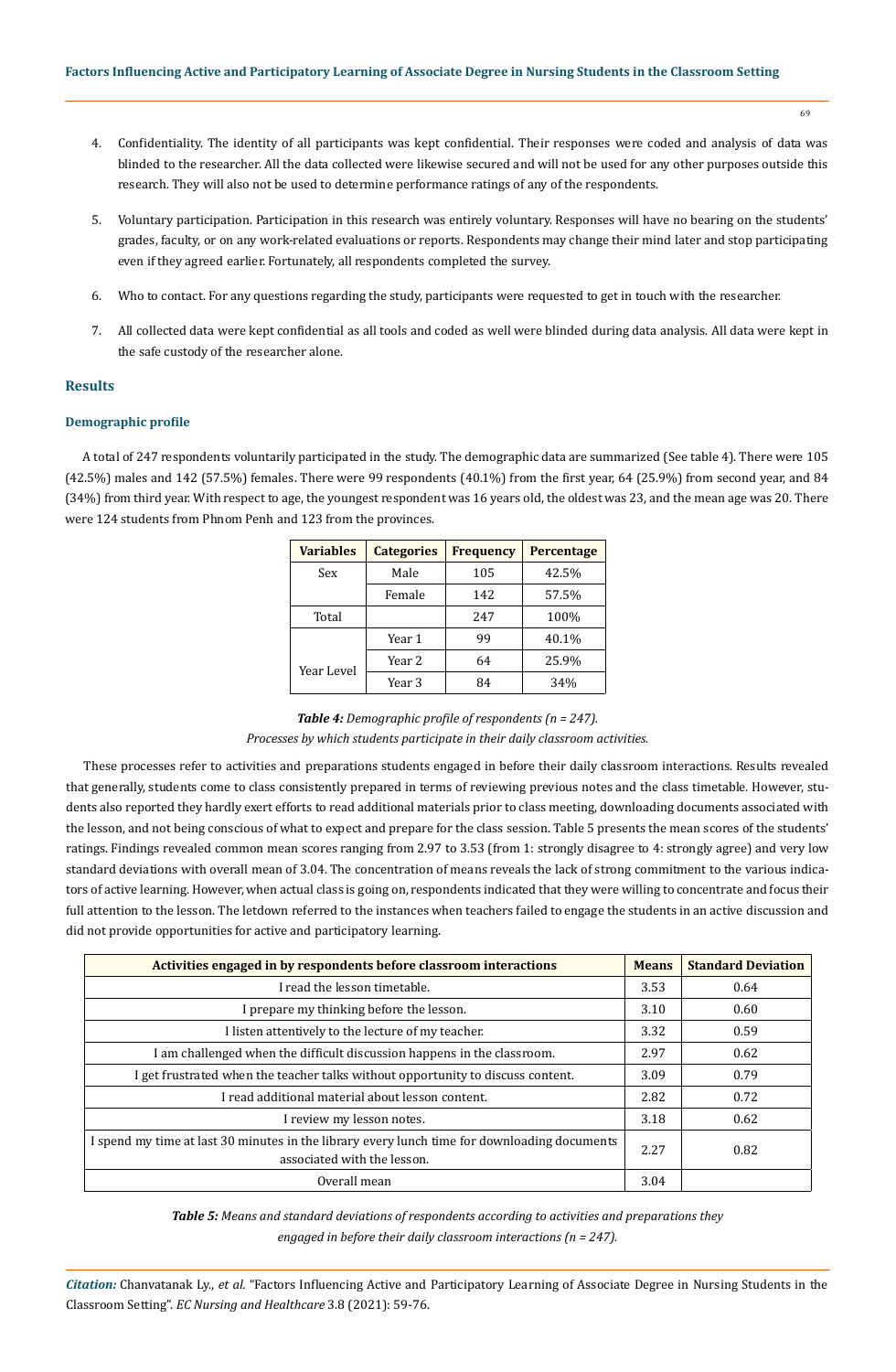On the other hand, actual classroom observation showed that most teachers came to class on time and started the first question with what was the topic that he or she was going to teach. Then, continue with few questions and answer those questions after a few minutes before starting or continuing their lecture. The teachers seemed not really focused much with the discussion. Sometimes they gave students opportunities to conduct tasks to work as a team but they gave very little feedback to the students according to the narrow time provided by the schedule committee of TSMC/UHS.

Similarly, the teacher's focus group discussion (TFGD) also revealed that teachers did not have enough time for these activities. The official schedule just gave them one hour only per session, sometimes a maximum of two hours per session, so they could not afford any interactive discussion. Moreover, during the SFGD students reported that the school also did not have any special encouragement such as best teaching award of the year or other extrinsic rewards that can motivate teachers.

In addition, they disclosed that the Ministry of Health/Human Resources Department required them, through the school authorities, to strictly follow the university evaluation system only. And there was no university policy written that teachers are allowed to add any assignment, quizzes, midterm in the result of students, or strictly must give feedback to students. Activities and preparations students engaged in during their daily classroom interactions. With respect to actual classroom discussions, results revealed that students tend not to be actively engaged in their daily classroom discussions. Respondents said that they hardly share their ideas in class (mean = 2.97 and Standard Deviation (SD) = 0.71). They also do not ask questions during class discussions (mean = 2.52 and SD = 0.84). The means and SDs slightly improved in terms of items that involved participation in small group learning activities like role plays (mean = 3.09 and SD = 0.81), working with their classmates or engaging in teamwork (mean = 3.30 and SD = 0.64) and actively participating in class to clarify misconceptions and ensure understanding (mean = 3.14 and SD = 0.72). The overall mean for this construct was 3.00. During actual observations, almost half of the students in class really participated by sharing their ideas, asked questions as well and enjoyed working with their team mates when their teachers used small group work activities as their teaching methodology. According to the SFGD students said they enjoyed when teachers used role play as a method to approach their new activities or clarified their assignment during feedback sessions. These were truly seen by the research assistant who conducted the direct observation during classroom activities. She reported that the classroom turned to be more active and student seemed to enjoy the discussion while the teachers used role play or small group discussions as teaching methodology followed by students allowed to ask questions. In addition, in both TFGD and SFGD, students reported a big problem that limited their participation. In TFGD alone most teachers in all year levels complained about their preparation if they wanted to use any small group work activities. They said "it really took so much time and consumed all their physical and emotional power but they don't receive any proper motivation of their effort". Most of the time only one-hour session was indicated in the class schedule that provided by TSMC/UHS schedule committee. So they said "only lecture method is the best for us as teachers. And let students try their best as much as they can by themselves." Students on the other hand during SFGD, also raised the issue of limited time for their activities issued in the posted schedule signed by schedule committee. They said they really enjoyed and were able to connect well the concept of their topic but teachers forced them to finish since it would soon be time to change to other lecturer. They were given only two-hours maximum for one session. And they told that most of them hesitated to ask questions to their teachers.

| Activities engaged in by respondents before and during classroom interactions                                    | <b>Means</b> | <b>Standard Deviations</b> |
|------------------------------------------------------------------------------------------------------------------|--------------|----------------------------|
| I actively participate in the discussion, answering assignment and/or clarifying things I did<br>not understand. | 3.14         | 0.72                       |
| I often, share ideas to the class.                                                                               | 2.97         | 0.71                       |
| I usually ask questions during class progress or when my teachers are giving lecture.                            | 2.52         | 0.84                       |
| I enjoy learning with other people in a small group context.                                                     | 3.30         | 0.64                       |
| I find role plays helpful to understand difficult content.                                                       | 3.09         | 0.81                       |
| Overall mean                                                                                                     | 3.00         |                            |

*Table 6: Means and standard deviations of respondents according to activities and preparations they engaged in during their daily classroom interactions (n = 247).*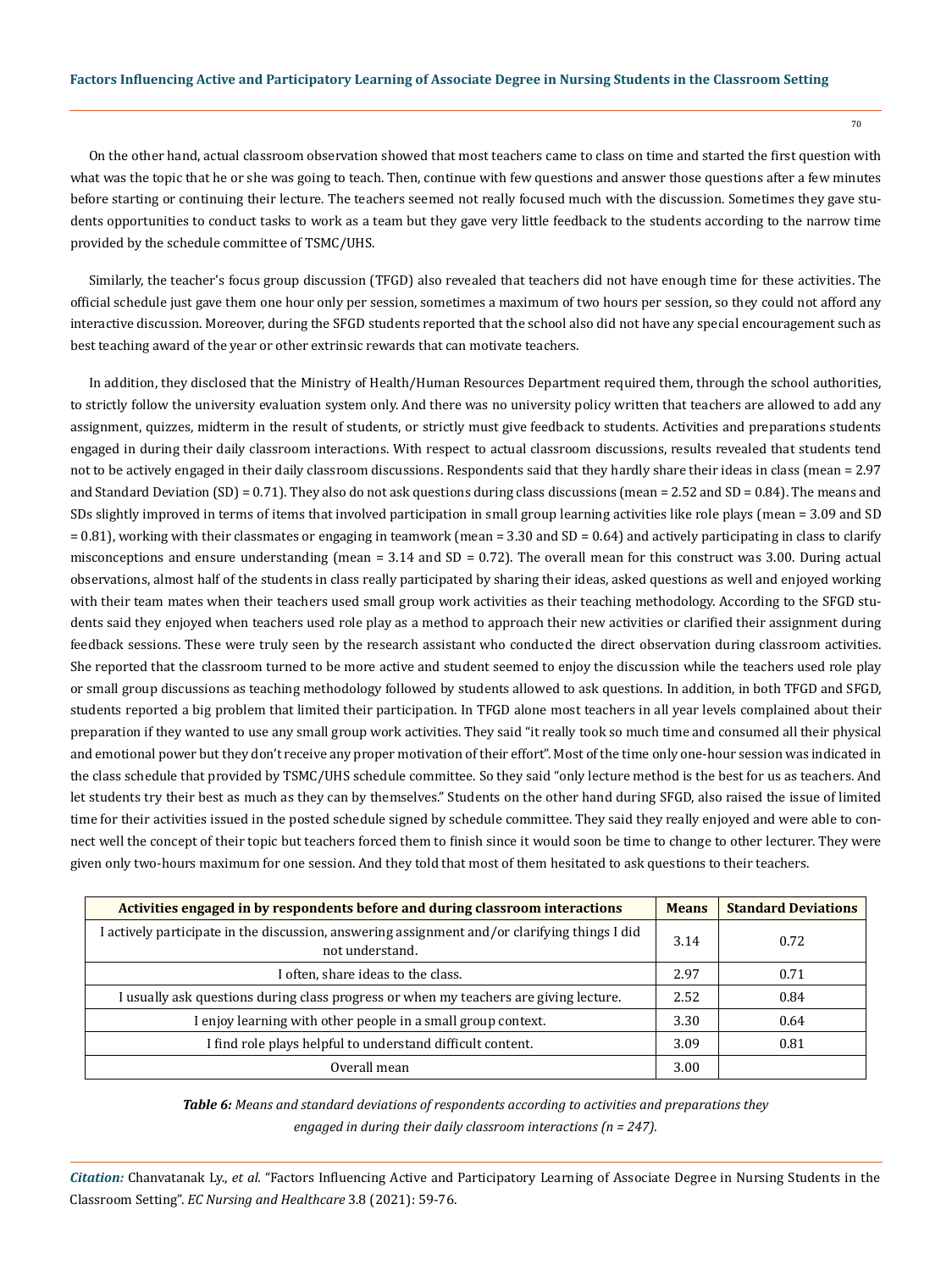Students commented that "some teachers were really in a hurry presenting their lecture and most of the time kept telling us do more self-research for further information or ask them next time or during break." But during the break, most of their teachers will again hurry to their next other class. So we were not really able to get what we want and use enough time to discuss with teachers." The students reported during the SFGD and was confirmed by the direct observation that most of the time, there was no more time for feedback and there was really limited time for them to interact and actively participate. Before they knew it, the teachers have already moved to their next classes.

### **Teacher strategies that promote active and participatory learning**

Findings in this construct confirm the rather contradicting descriptions of the actual teaching-learning conditions in the ADN program. Previous findings cited above presented mean scores revealing students were engaged in active and participatory learning but there were also results suggesting that they were passive and merely reactive. There were the same results in the case of teachers. In terms of teaching strategies. Table 7 shows the frequency distribution of respondents according to teaching strategies used by their teachers. Figures show that the number of students are generally concentrating in the "agree" option but not strong enough because the distributions were lower than fifty percent. The next popular option is "disagree" indicating that some teachers to these students were really not consistently engaging them in active and participatory learning. The most notable of this distribution can be found in Statement 4: My teacher has many different teaching strategies (47.8 percent) yet in Statement 5: My teacher's teaching strategy is lecturing as always (51.5 percent). Similar results are seen in the rest of the statements suggesting the students' agreement in their teacher's use of motivation and challenges, application of modern information and communication technology (ICT) and use of the traditional rote and drill learning.

|                                                                                                                    | <b>Percentages</b>                 |                 |       |                                 |
|--------------------------------------------------------------------------------------------------------------------|------------------------------------|-----------------|-------|---------------------------------|
| <b>Questions about teaching strategies used</b>                                                                    | <b>Strongly</b><br><b>Disagree</b> | <b>Disagree</b> | Agree | <b>Strongly</b><br><b>Agree</b> |
| My teacher's teaching strategies really motivate me to bring the study<br>issues for classroom discussion.         | 0.80                               | 18.60           | 46.60 | 34.00                           |
| The drill technique of my teacher promotes more participation learn-<br>ing in the classroom                       | 00                                 | 12.10           | 46.60 | 38.90                           |
| Team working as a classroom activity really motivates me to active and<br>participation learning in the classroom. | 0.80                               | 8.40            | 50.20 | 40.60                           |
| My teacher has many different teaching strategies.                                                                 | 0.80                               | 11.30           | 47.80 | 40.10                           |
| My teacher's teaching strategy is lecture as always                                                                | 3.30                               | 21.80           | 51.50 | 23.40                           |
| My teacher usually giving feedback to me during the classroom discus-<br>sion and after presentation.              | 9.00                               | 15.50           | 46.50 | 29.00                           |
| My teacher using high technology while having classroom discussion.                                                | 7.30                               | 21.10           | 51.80 | 19.80                           |

*Table 7: Percentage distribution of respondents according to their perceptions on teaching strategies used in classroom discussions (n = 247).*

To complement the percentage distributions, the table below presents the mean scores and standard deviations of students' ratings of teaching strategies used in classroom discussions. Results reveal that strategies using small groups, engaging the class in team work, posing challenging and motivating activities, with the appropriate ICT are more preferred and appreciated compared to drill and one-way lecturing.

| <b>Strategies used by teachers</b>                                                                                     | <b>Means</b> | <b>Standard Deviations</b> |
|------------------------------------------------------------------------------------------------------------------------|--------------|----------------------------|
| My teacher teaching strategies really motivate me to bring the study<br>issues for classroom discussion.               | 3.14         | 0.74                       |
| The drill technique of my teacher promote more participative learning<br>in the classroom.                             | 3.27         | 0.66                       |
| Team working as a classroom activity really motivates me to be active<br>and participate in learning in the classroom. | 3.31         | 0.66                       |
| My teacher has many different teaching strategies.                                                                     | 3.27         | 0.69                       |
| My teacher's teaching strategy is lecturing as always                                                                  | 2.95         | 0.77                       |
| My teacher usually gives feedback to me during the classroom discus-<br>sion and after presentation.                   | 2.96         | 0.90                       |
| My teacher uses high technology while having classroom discussion.                                                     | 2.84         | 0.82                       |
| Overall mean                                                                                                           | 3.11         |                            |

*Table 8: Means and standard deviations of respondents according to teaching strategies used during classroom discussion (n = 247).*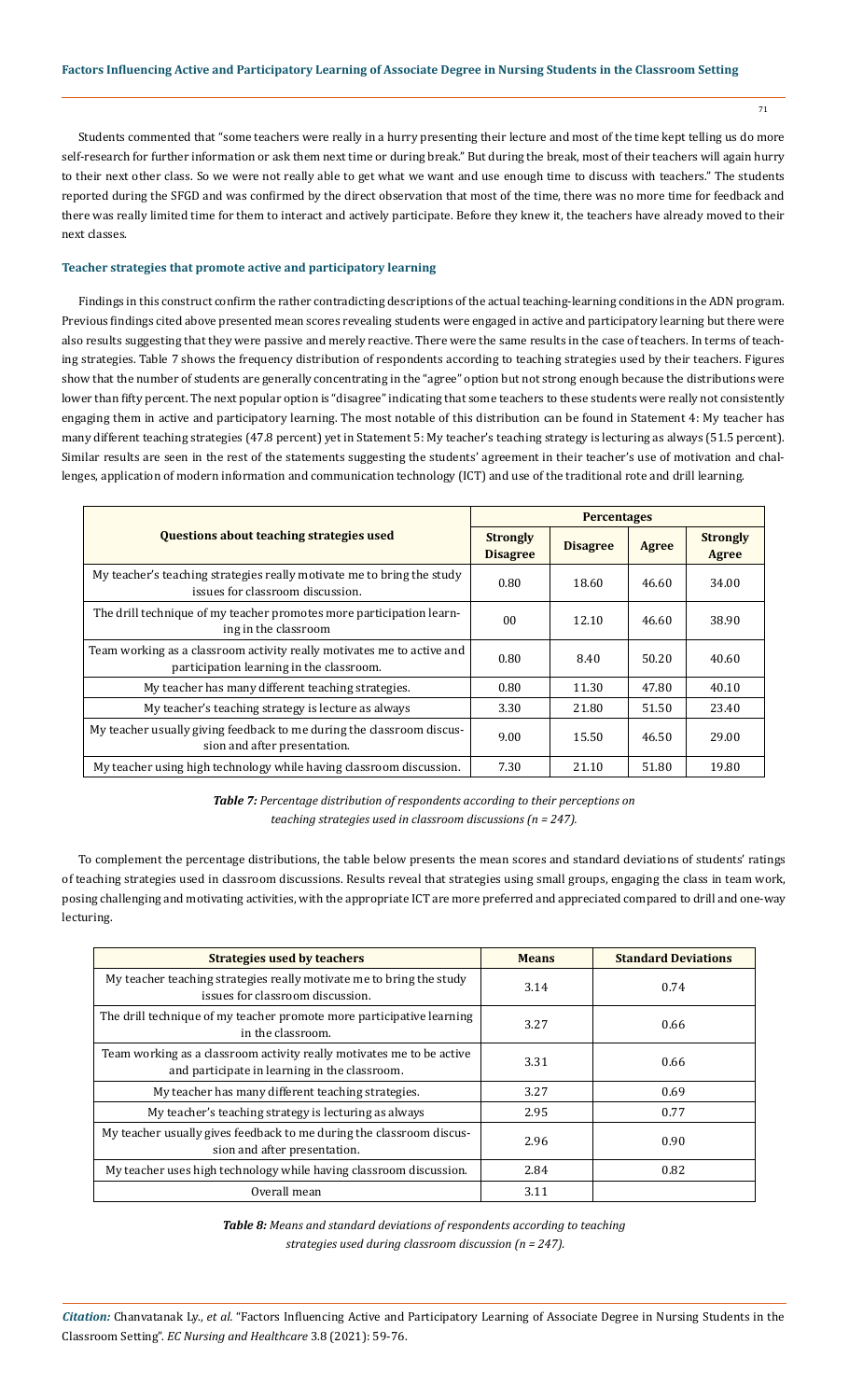The series of class observations done revealed that some teachers reviewed their lesson before the start of a new class or continue their previous topics. This format was common across the teachers who handled the three year levels. Only few teachers posed challenges with different teaching strategies. There were even fewer teachers who gave short opportunities for their students to discuss and actively participate during classroom teaching. In TFGD, several of selected teachers raised the issue again about a limited time table of one hour per session. They also complained about not giving them pedagogy training. Many others also complained about lack of maintenance and set up of teaching facilities like the liquid crystal display (LCD) projectors, speakers, microphones, etc. They repeated their comments that the official curriculum only allowed them 1 hour per session with a class, specific time for assessment, and strict implementation of the ADN curriculum.

As mentioned earlier, in terms of age, the youngest respondent is 16 years old and the oldest is 23 years old. Results revealed that generally, students were in the same thinking as teenager group or adolescents as seen in their common mean scores from 2.97 to 3.53. During actual classroom observation, respondents indicated that they appreciated the approaches of teachers who gave them opportunities to engage in class discussion, work with their classmates or engaging in team work, and role plays. They also cited providing appropriate feedback from their teachers, use of up- to- date ICT and setting up interesting classroom environment that bring about active and participatory learning in their daily classroom activities. All selected teachers on the other hand, repeatedly commented on the official curriculum that they could not innovate, lack of motivation and other extrinsic rewards, as well as strict monitoring of their implementation of the curriculum.

#### **Factors that bring about active and participatory in the classroom setting in their daily classroom activities**

Several factors have been identified to ensure active and participatory learning. Chapter 2 cited these factors to include both physical, interpersonal and socio-psychological factors. The table below presents the mean scores and standard deviations of these items. In terms of physical environmental factors, students indicated a not-so conducive learning environment as shown by their mean scores of 2.85 and SD = 0.85 for classroom environment setting and 2.87 (SD = 0.71) for having access to relevant and available instructional resources. Respondents implied their appreciation of a curriculum and classroom that have been well-designed (mean = 2.95 and SD = 0.75) as well as the application of technology in teaching and learning. Results in the table also reveal the value of good inter personal and communication skills between teachers and students. In terms of overall socio-psychological factors, students reported their agreement to teachers demonstrating the right attitudes, approaches, and sense of accountability to ensure their learning. This last factor is also consistent with their low mean ratings for formative and summative assessments (mean=  $2.95$  and SD =  $0.71$ ).

| Factors to ensure effective active and participatory learning of students |      | <b>Standard Deviations</b> |
|---------------------------------------------------------------------------|------|----------------------------|
| Classroom environment setting.                                            | 2.85 | 0.85                       |
| Teacher strategy and attitude approaches during class discussion.         | 3.16 | 0.74                       |
| Teacher capacity and accountability for answering the questions.          | 3.21 | 0.65                       |
| Relevant and available resources as needed.                               | 2.87 | 0.71                       |
| Suitable contribution of ideas during class discussion.                   | 3.07 | 0.55                       |
| Strong interpersonal, communication skills and commitment.                | 3.00 | 0.69                       |
| Result of formative and summative assessment.                             | 2.96 | 0.61                       |
| Classroom and curriculum designed.                                        | 2.95 | 0.75                       |
| Use of technology.                                                        | 3.01 | 0.71                       |
| Overall mean                                                              | 3.01 |                            |

*Table 9: Means and standard deviations of respondents according to factors promoting active and participatory learning (n = 247).*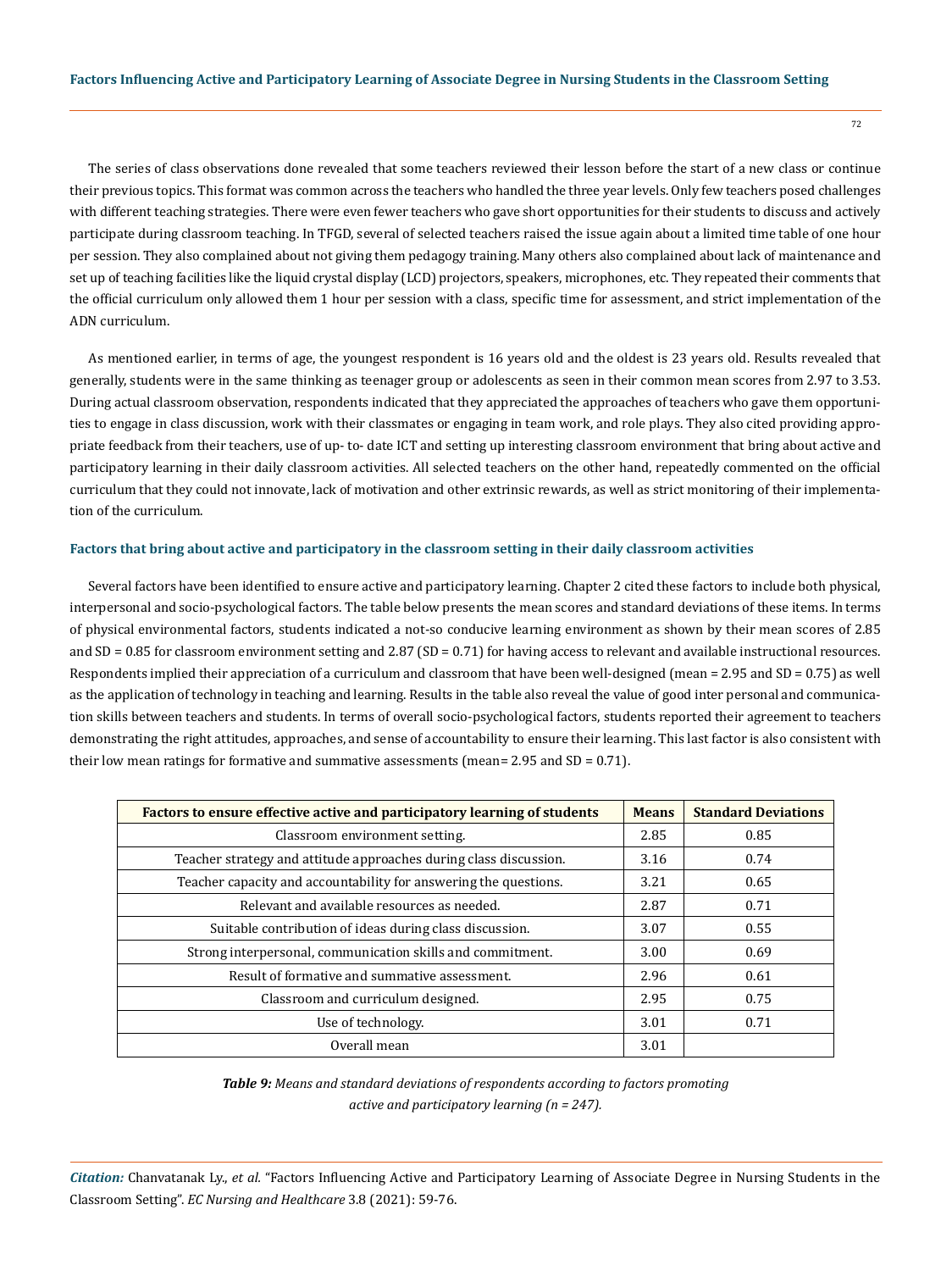Reports from classroom observations revealed that most of the students wanted fresh motivation as reflected in their teachers using different methods, clear guidance and setting up interesting classroom environment while giving them the opportunity to feel unpressured and relaxed with study. They also reported that they could be more active and participatory when teachers told them the exact way to get the references and allow them to use their high technology gadgets such as laptop and smart phone for searching during class discussion. They even shared immediately the idea of giving challenging questions in class when teachers gave them the opportunity. During the FGDs, students reiterated their desire to actively participate in classroom discussions. They identified the need for more opportunities to engage in this exercise and for their teachers to allow them to use gadgets that are internet-based. They expressed that they would like teachers to make use of new teaching methods. On the other hand, teachers shared that other than their roles, students must also help themselves, engage in self-directed learning. They mentioned also the limitations on their part because of the official curriculum that they should follow as mandated by the government. The ADN curriculum has been designed five years ago and they needed to be professionally trained anew on new teaching methodologies and approaches for better and more effective teaching.

#### **Comparison of performance of students in daily classroom activities who came from the city and from the provinces**

Result revealed that generally, participation in daily classroom activities of students from the city and the provinces did not have any significant difference. The five attitudinal statements of participatory learning were grouped together as one construct and their overall mean score was obtained. The table below shows the mean scores from those who lived in the national capital (mean = 3.01) and those from the provinces (mean = 3.01). The t-test score and p value obtained suggested that there was no significant difference between participatory learning of students from both origins. This gives evidence to reject the null hypothesis. This means that there is statistical evidence to conclude that students from both the city and the provinces do not differ in terms of participation during classroom activities. During actual classroom observation, the two groups of students showed similar characteristics in the way they responded to their teacher's questions and contributed ideas. They liked to wait and see each other first. Rather than volunteer to answer or share their ideas at the start of the activities. But when teacher broke down the class into smaller groups, they participated actively. During these sessions, those students with better interpersonal and communication skills surfaced. They were able to more actively participate and tended to demonstrate leadership skills as well. When asked about the groupings and their overall performance, the teachers shared that they did not see much difference between the groups of students. Both groups seemed to lack self-confidence and rarely participated and volunteer to contribute ideas to the class unless they got directly called by name.

| <b>Place of Residence of Students</b> | <b>Means</b> | <b>Standard Deviation</b> | t-test score | <b>p</b> value |
|---------------------------------------|--------------|---------------------------|--------------|----------------|
| Phnom Penh                            | 3.01         | 0.40                      | 0.096        | 0.924          |
| Provinces                             | 3.01         | 0.40                      |              |                |

*Table 10: Means, standard deviations, and t comparing participatory learning of students from the city and the provinces (n = 247).*

### **Discussion**

Results revealed that students were passive learners and teachers still a classroom manager. But interactive teaching strategies used by teachers were the most influential factor in encouraging participation among students. This finding was found in the survey as well as in the actual classroom observations. Almost half of the students in class really participated by sharing their ideas, asked questions, and enjoyed working with their team mates when their teachers used small group work activities. They said they enjoyed when teachers used role play as a method to approach their new activities or clarified their assignment during feedback sessions. Classroom teachers' communication skills also played an important role in shaping classroom interaction. Most students wanted fresh motivation as reflected in their teachers' using different methods, clear guidance and setting up interesting classroom environment while giving them the opportunity to feel unpressured and relaxed in their study.

In addition, the study also revealed that there were other factors affecting active and participative learning such as use of up-to-date ICT as teaching didactic by their teachers, availability of academic awards, revised class schedule, curriculum revision, and general change

*Citation:* Chanvatanak Ly., *et al.* "Factors Influencing Active and Participatory Learning of Associate Degree in Nursing Students in the Classroom Setting". *EC Nursing and Healthcare* 3.8 (2021): 59-76.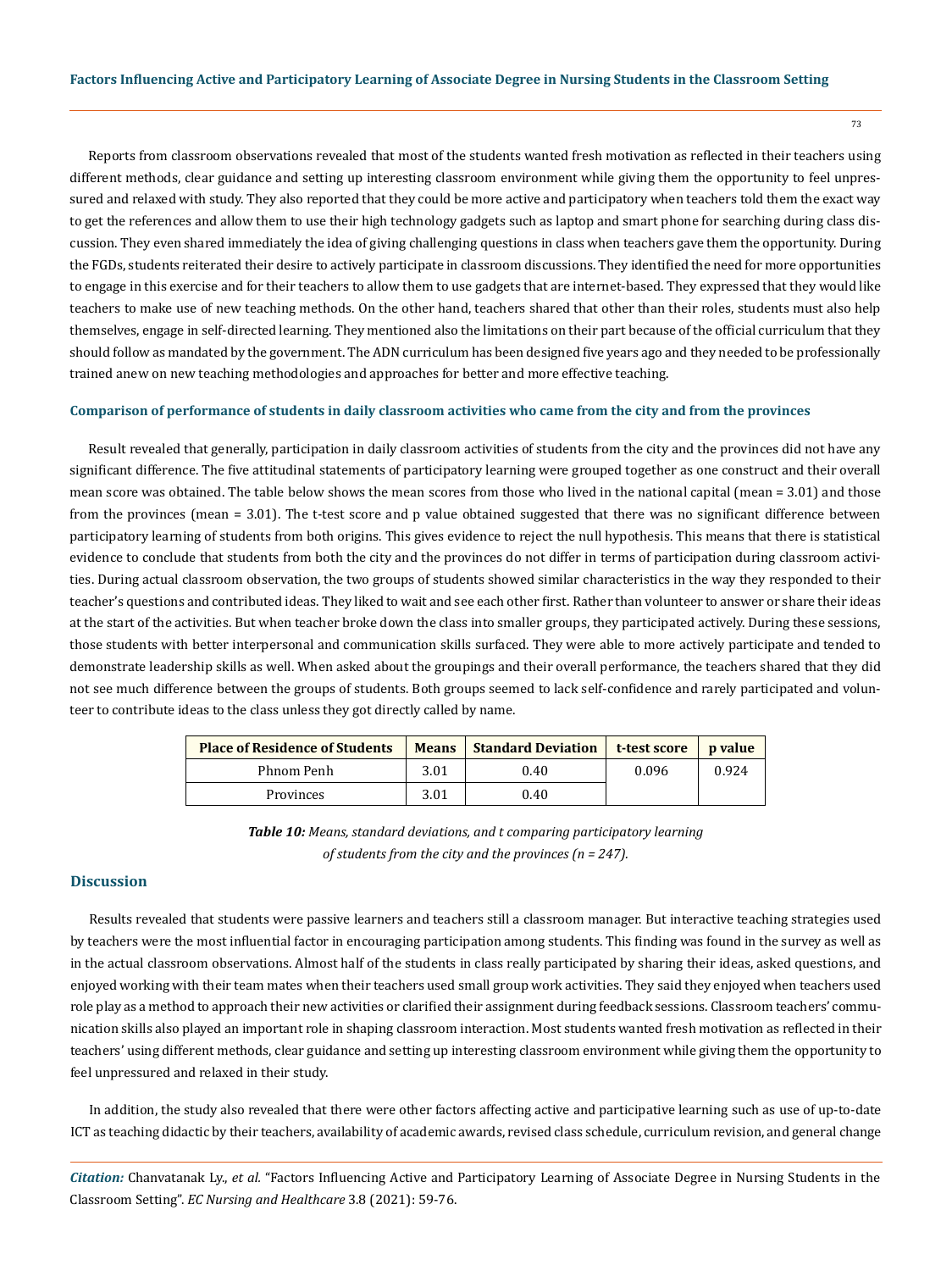in classroom setting environments. Based on classroom observation, they also reported that they could be more active and participatory when teachers told them the exact way to get the references and allow them to use their high technology gadgets such as laptop and smart phone for searching during class discussion. Students observed showed that they were more inclined to participate when the teachers called them by name, asked probing questions, and engaged in positive nonverbal behaviors such as smiling and nodding to acknowledge their answers. Especially, when teachers let them feel that they are really approachable and helpful.

On the other hand, results also revealed that those students with better interpersonal and communication skills were able to more actively participate and tended to demonstrate leadership skills as well. And the teachers shared that they did not see much difference between the groups of students who are residents of the Phnom Penh capital city and province's residents. And they felt both groups seemed to lack self-confidence and rarely participated and volunteer to contribute ideas to the class, rather than wait until they got directly called by name.

### **Summary**

As a measure of active learning, processes engaged in by students before class discussion registered an overall mean of 3.04. The study showed that students generally come to class prepared in term of reviewing previous notes, read additional materials, prior to class meeting, downloading document associated with the lesson. With respect to processes engaged in by students during actual daily classroom discussion, results revealed an overall mean score of 3.00. Figures show that students hardly share ideas in class (mean = 2.97 and SD = 0.71), do not ask question during class discussion (mean = 2.52 and SD = 0.84). And the means and SDs slightly improved in terms of items that involved participation in small group learning activities like role plays (mean = 3.09 and SD = 0.81), working with their classmate or engaging in team work (mean = 3.30 and SD = 0.64), and actively participating in class to clarify misconceptions and ensure understanding (mean = 3.14 and SD = 0.72). With regard to teachers' strategies that promote active and participatory learning, results showed an overall mean of 3.11. These revealed that strategies like building conducive learning environment (mean = 2.85 and SD = 0.85), conducive classroom environment setting (mean  $= 2.87$  and SD  $= 0.71$ ), use of relevant and available instructional resources, appreciation of a curriculum and classroom that have been well-designed (mean = 2.95 and SD = 0.75) as well as the application of technology in teaching and learning and use of formative and summative assessments were appreciated by students. These items were scored relatively lower as they did not find them consistently being practiced by their teachers.

Furthermore, only 47.8 percent responded to the question of "my teacher has many different teaching strategies." Statement 5: My teacher's teaching strategy is lecturing as always was rated 51.5 percent. And similar results are seen in the rest of the statements. In addition, in terms of age, the youngest respondent is 16 years old and the oldest is 23 years old. Generally, students were in the same thinking as teenager group or adolescents as seen in their common mean scores from 2.27 to 3.53.

During the actual classroom observation and TFGD and SFGD, respondents indicated that they appreciated the approaches of teachers who gave them opportunities to engage in class discussion, team work with classmates, role plays, provided appropriate feedback and use up-to-date ICT and setting up interesting classroom environment that brings about active and participatory learning in their daily classroom activities. The study found that students from both the city and the provinces do not differ in terms of participation during classroom activities because the mean scores from those who lived in the national capital was 3.010 and those from the provinces was 3.005. And this means that there is statistical evidence with the t-test score and p value obtained suggested that there was no significant difference between participatory learning of students from both origins.

On the other hand, during actual classroom observation, the two groups of students as well as selected teachers and students in TFGD and SFGD, also showed similar characteristics in the way they responded to their teacher's questions and contributed ideas and answers similarly to emphasize the result has found during the different focused group discussion of selected teachers and students. Students liked to wait and see each other first, rather than volunteer to answer or share their ideas at the start of the activities or directly called by name. The study also found that students participated actively when teachers broke down the class in to the smaller groups. And those

*Citation:* Chanvatanak Ly., *et al.* "Factors Influencing Active and Participatory Learning of Associate Degree in Nursing Students in the Classroom Setting". *EC Nursing and Healthcare* 3.8 (2021): 59-76.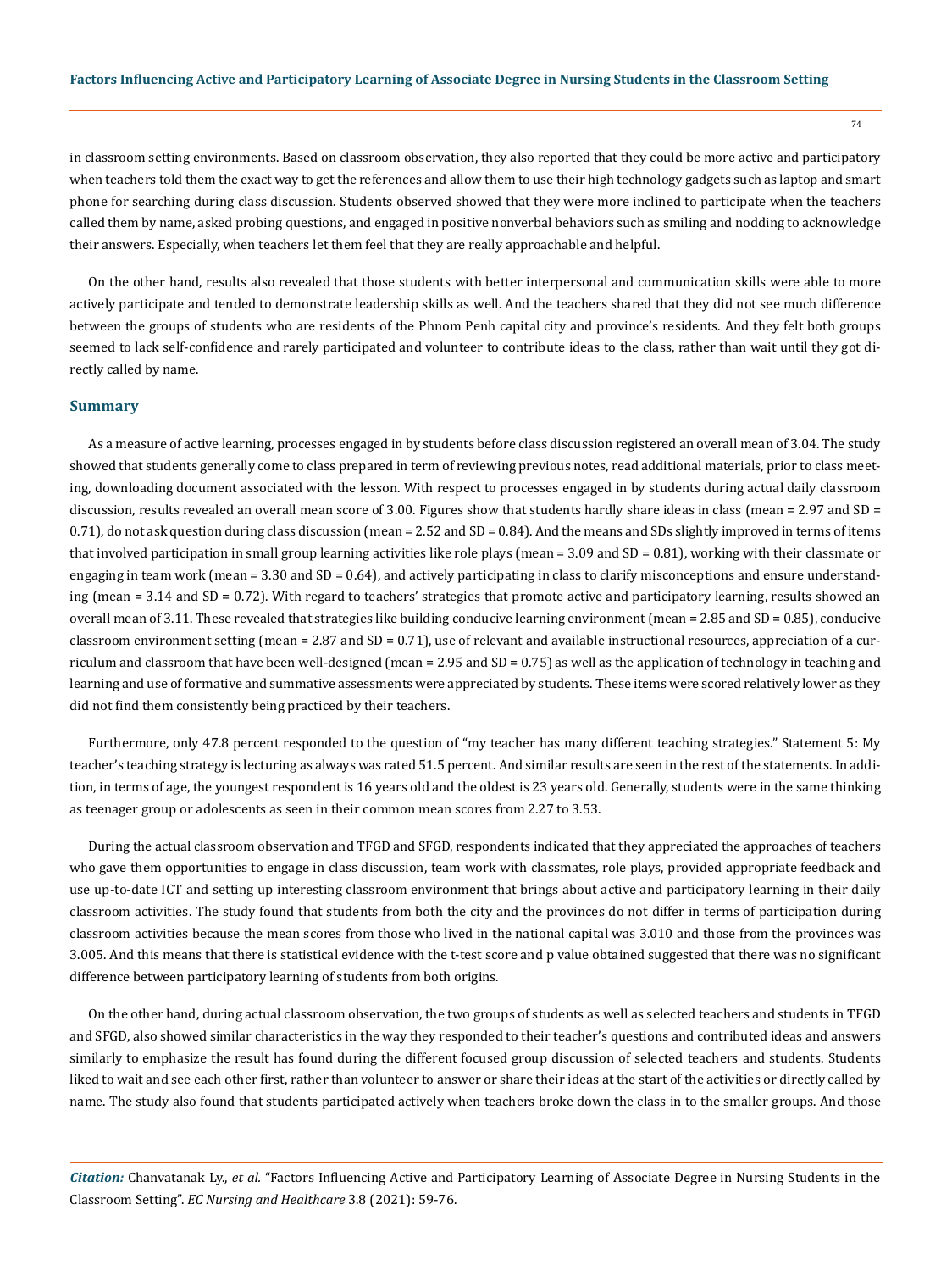students with better interpersonal and communication skills were able to more actively participate and demonstrate leadership skills as well. But both groups seemed to lack self-confidence and rarely participated and volunteered to contribute ideas to the class unless they got directly called by name.

### **Conclusion**

The ADN students were passive learners and the classroom still managed by teachers and supervised in all activities. And the interactive teaching strategies used by their teachers such as role playing, small group discussion, up-to-date technology as teaching didactic and friendliness approached were encouraging them to participate and share their ideas, ask questions, work with their team mates during classroom activities. Students get collectively motivated with these strategies and were willing to explore when allowed these opportunities in their daily classroom interactions. As well as allowing those students to use interactive online resource materials were also identified as the main factors to encourage active and participatory learning. There were no differences between both students from both origin Phnom Penh and Province in their daily classroom participation.

### **Recommendations**

Both students from Phnom Penh and the Province have no ready access to knowledge, reading materials and being not ready before entering the class will lead them to become passive. They do not know what to ask and time schedule was also limited to one hour per session. So they just decided to sit and write notes. Possibly, this attitude has been embedded since they studied in high school or even childhood. There are also among of those who are not skilled with the language used in the classroom. Maybe sometimes they were afraid to laugh in class and just ask others to ask questions on their behalf. Most of the time they preferred to keep quiet and just listen until they were called by name and it was the time that they have no any other options. So teachers play an important role in encouraging active participation during classroom discussion. Teachers need to appreciate all contributions shared by everyone in class as important ideas. They should instruct students to overcome their fear of speaking in class and encourage them to develop the habit of sharing and asking without borders via appropriate guides, and let students get directly involved. Classroom discussion, schedule, student's assessment methods, evaluation tools should be changed as needed and academic awards should be officially announced and given regularly, as well as revise the curriculum and integrate ICT much more in their typical daily classroom activities are recommended.

Future studies of nurse teachers from additional colleges, both public and private should be encouraged to involve researchers to determine if the findings would be similar. All resources can vary from one university to another, public to private, regional to center that can impact on what teaching and learning strategies are utilized effectively in order to bring about active and participatory to the entire nursing education system in Cambodia.

### **Bibliography**

- 1. [Sana Erlyn A. "Teaching and learning in the health sciences". UP Press \(2010\).](http://www.nast.ph/images/pdf%20files/Publications/Outstanding-Awardees%20BOOKS/2011/Teaching%20and%20Learning%20in%20the%20Health%20Sciences.pdf)
- 2. [Clark Carolyn Chambers. "Classroom skills for nurse educators". Jones and Bartlett Learning \(2008\).](https://www.jblearning.com/catalog/productdetails/9780763749750)
- 3. [Paul Richard. "The state of critical thinking today".](https://www.criticalthinking.org/pages/the-state-of-critical-thinking-today/523) *New Directions for Community Colleges* 130 (2005): 27-38.
- 4. [Paul Richard and Linda Elder. "Critical thinking: Teaching students how to study and learn \(part I\)".](https://www.researchgate.net/publication/234580998_Critical_Thinking_Teaching_Students_How_To_Study_and_Learn_Part_II) *Journal of Developmental Education* [26.1 \(2002\): 36.](https://www.researchgate.net/publication/234580998_Critical_Thinking_Teaching_Students_How_To_Study_and_Learn_Part_II)
- 5. [Schunk Dale H. "Self-efficacy and education and instruction". Self-efficacy, adaptation, and adjustment. Springer, Boston, MA \(1995\):](https://link.springer.com/chapter/10.1007/978-1-4419-6868-5_10)  [281-303.](https://link.springer.com/chapter/10.1007/978-1-4419-6868-5_10)
- 6. [Andrews Jean F and Donald L Jordan. "Multimedia stories for deaf children".](https://journals.sagepub.com/doi/10.1177/004005999803000507) *Teaching Exceptional Children* 30.5 (1998): 28-33.
- 7. Antia Shirin D. "Project Interact: Interventions for Social Integration of Young". OSERS News in Print (1992): 14.